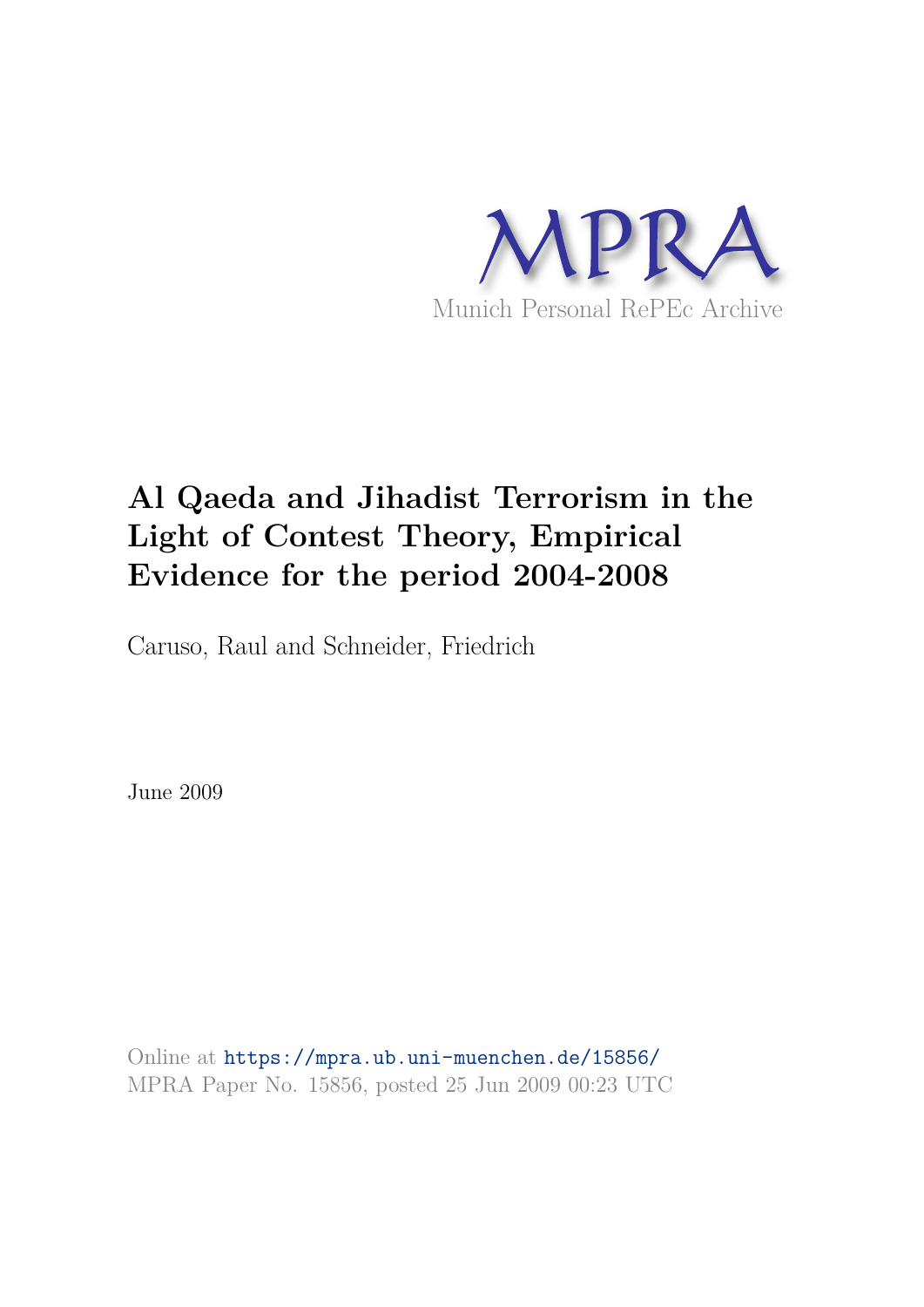# **AL QAEDA AND JIHADIST TERRORISM IN THE LIGHT OF CONTEST THEORY A THEORETICAL NOTE AND EMPIRICAL EVIDENCE OVER THE PERIOD 2004-2008**

**Raul Caruso\* and Friedrich Schneider\*\*** 

\*Università Cattolica del Sacro Cuore di Milano Istituto di Politica Economica, Via Necchi 5, 20123, Milano Tel. +39-02-7234-2921, Fax. +39-02-7234-3739 raul.caruso@unicatt.it

\*\*Johannes Kepler University of Linz Department of Economics, Altenbergerstrasse 69, A-4040 Linz-Auhof, Austria Tel.: +43-732-2468-8210, Fax: +43-732-2468-28210 friedrich.schneider@jku.at

**Abstract:** *This paper finds an empirical evidence that al Qaeda behaves as a contest organizer rewarding a prize to candidate extremist groups. Would-be terrorists must then compete with each other to prove their commitment and ability. Hence to maximize their own probability of winning the prize, each group (maximizes its effort). In particular, in the presence of costless information each candidate group can observe the results of attacks of other groups. Therefore, each group tries to make attacks at least equally destructive as the foregoing attacks. The testable implication is that: the number of victims of terrorist attacks is associated with the number of victims of past attacks. Resulting evidence confirms the hypothesis. However, results show that al Qaeda-style jihadist terrorist activity depends also upon grievance for poverty and socio-economic conditions.* 

**Keywords:** Terrorism, al Qaeda, Contest Theory, Tournament, Information.

**JEL CODES:** D72, D74, J49, D8, D62, H4.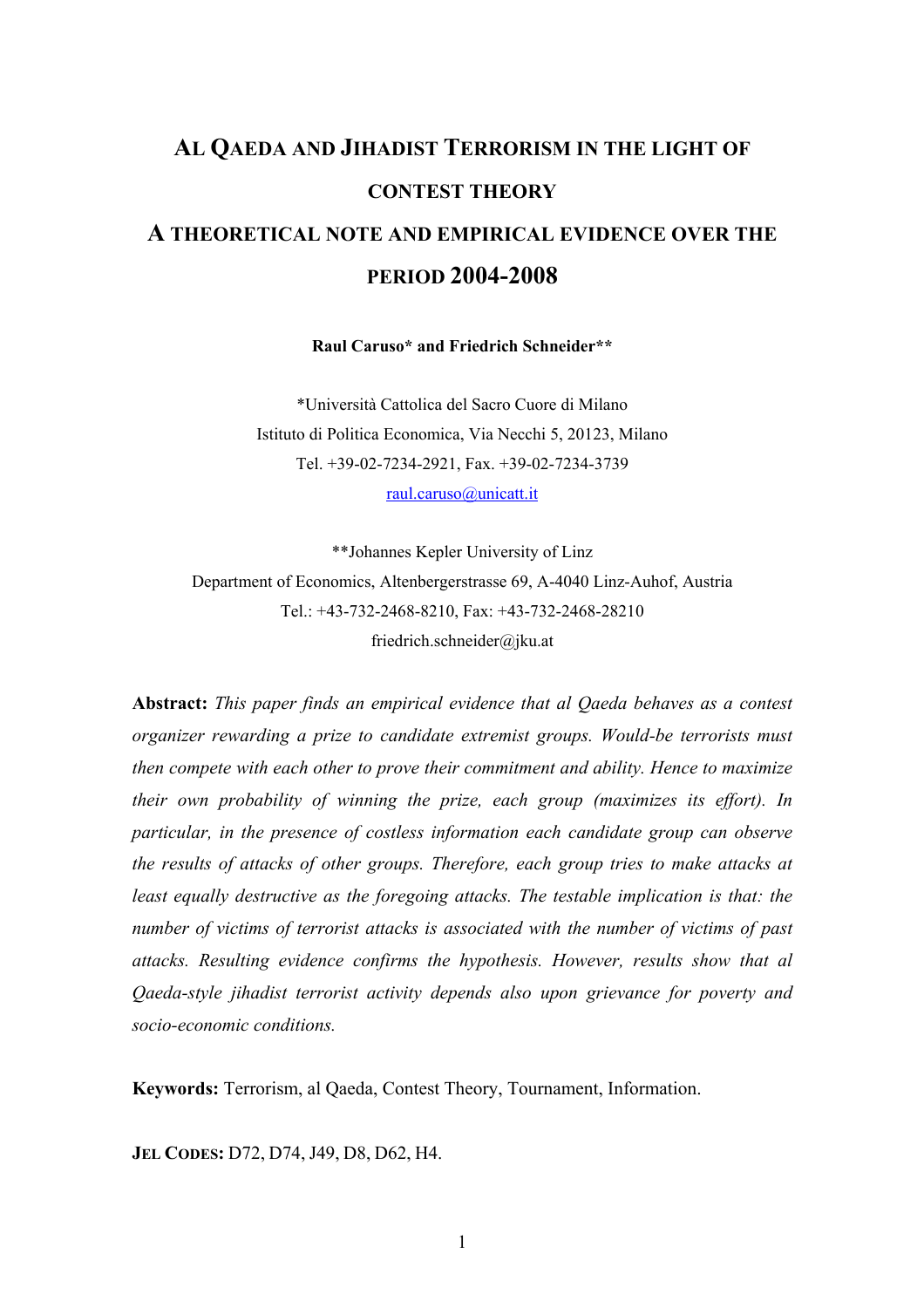# **Introduction**

Recent studies focus on determinants of terrorism activities. From a first point of view, some scholars emphasize the socio-economic roots of terrorism. This recalls the classical economic concept of opportunity cost. That is, the higher are the gains of an individual from participating in an ordinary productive activity the less he or she is willing to be engaged in terrorist activities. Therefore, better socio-economic scenarios would reduce the likelihood of terrorism. Moreover, would-be terrorists would be also motivated by grievance because of lack of civil liberties and existence of autocratic governments. This idea appears to be challenged by several studies which in the latest years expounded and tested the hypothesis that terrorist activity is positively related to the education and standard of living. That is, better educated individuals would become bloodier terrorists. In particular, since in poorest countries education and literacy levels are quite low, the productivity argument is also produced in order to rule out the opportunity cost argument.

 Most existing works study terrorism by encompassing all the phenomena and events which have been defined 'terrorism'. This would be useful to draw some common or universal rules about its emergence and eventually about the design of an effective counterstrategy. Differently from several previous studies, the present work is not focused on terrorism in general. The work is focused on jihadist offspring of Al Qaeda. In particular, the study focuses on the plethora of would-be terrorist groups which emerged in the latest years. Such phenomenon has been also defined as 'Global Jihadism'. Shortly, in several countries, new terrorist groups emerged. These groups, may have not been formally part of al-Qaeda but they have espoused al-Qaeda's vision and strategy. In some case, they have been also effectively defined 'self starters', i.e. groups perpetrating terrorist attacks on their own initiative This kind of phenomenon has been occurring in the last few years, thanks to the peculiar organization of Al Qaeda which has been defined as a 'network' or a 'movement', in order to highlight the nature of an entity less structured than traditional terrorist organisations. Therefore, assuming that the glue that binds the global 'jihadism' is ideological, this study analyses those terrorist events which must have been perpetrated by Sunni fundamentalists which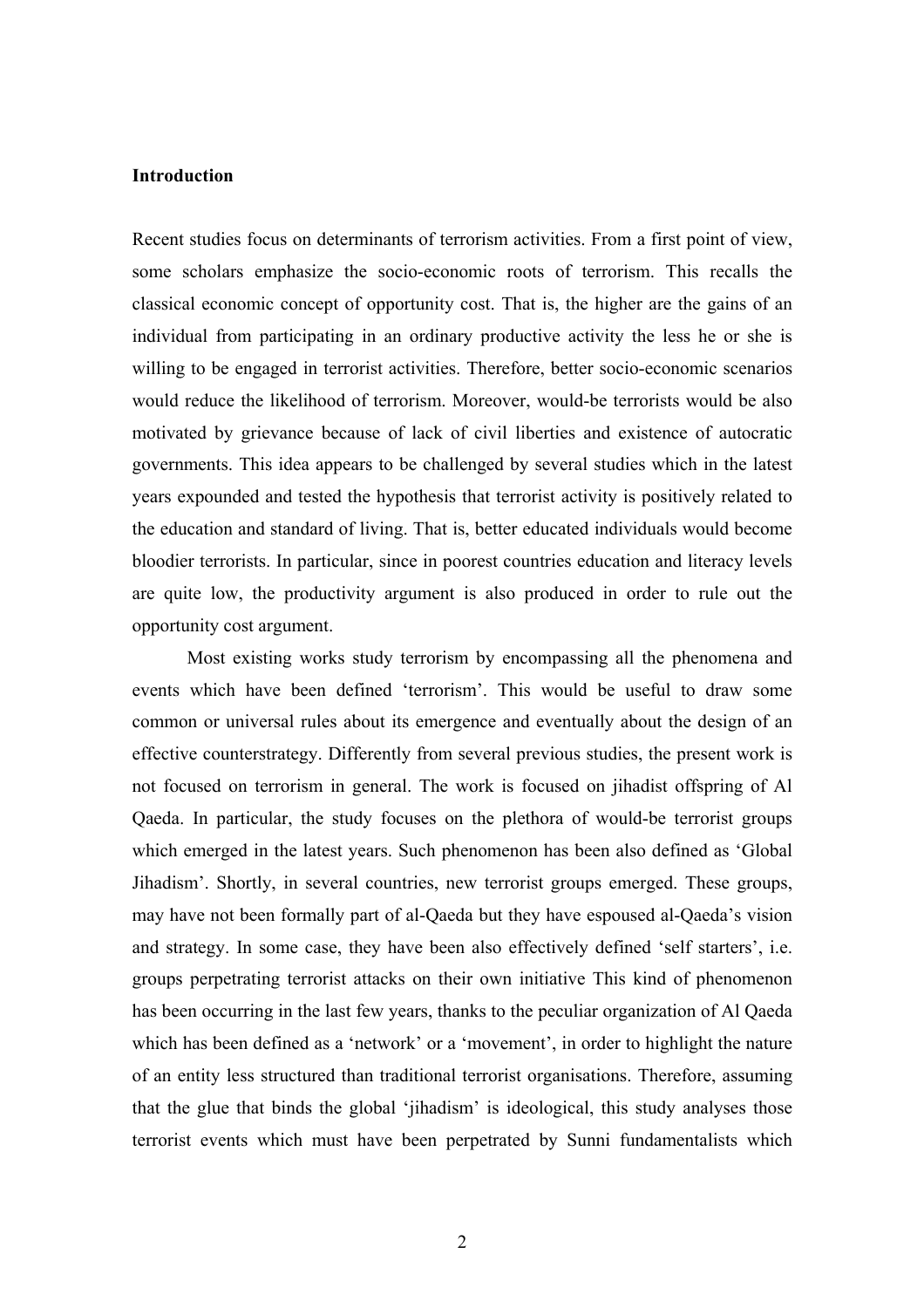espouse a radical Wahhabi version of Islam. This also marks a clear-cut distinction between jihadist terrorism and other form of terrorism. In particular, even with other forms of Islamist terrorism. In fact, within Al Qaeda jihadist universe there is no room for Shia terrorism.

 All these premises have notable implications for the analysis. The theory first. The paper espouses and tests a different and complementary theoretical approach. That is, al Qaeda-style terrorist activity is interpreted in the light of contest theory. In this view, al Qaeda may be portrayed as a contest organizer providing an indivisible prize to the best terrorist group. Hence, these candidate cells compete with each other trying to maximize the number of casualties. In the eyes of economists, agents – namely the would-be terrorist groups – play à la Nash and maximize their efforts. In particular, in the presence of costless information each group observes the results of some previous attacks. Hence in order to maximize its own probability of winning the prize, each group (while maximizing its effort) tries to make attacks at least equally destructive as the foregoing attacks perpetrated by competing groups.

 Secondly, there are also some notable implications for empirical application. The sample selection has been based upon a selection of attacks which fit the Al Qaeda's *modus operandi* and ideology. Moreover, the sample includes countries where the Sunni radicalism of Al Qaeda emerged in the latest recent years. Not surprisingly, the composition of the sample is 'global'. South Asian, Central Asian, Caucasian, African as well as some European countries are included. At the same time, the sample does not include countries or regions as Israel, Gaza Strip, Lebanon or Iraq. In fact, in Israel, West Bank, Gaza and Lebanon, there is no need of a tournament to select a terrorist champion. Shortly, Palestinian terrorist organisations are well-established and have been lasting for years. In Iraq, the scenario is puzzled. First, many observers agree that resistance against U.S. military forces and terrorist activities must be disentangled. Moreover, the contextual rivalry between Shia and Sunni groups also makes the picture more complex. Finally, since the available data are not enough detailed Iraq has not been included.

 In brief, all the foregoing points clearly make the analysis peculiar and focused on radical jihadist groups. The dependent variable of the empirical application, is the number of victims and not the incidence of terror in itself. In fact, the number of victims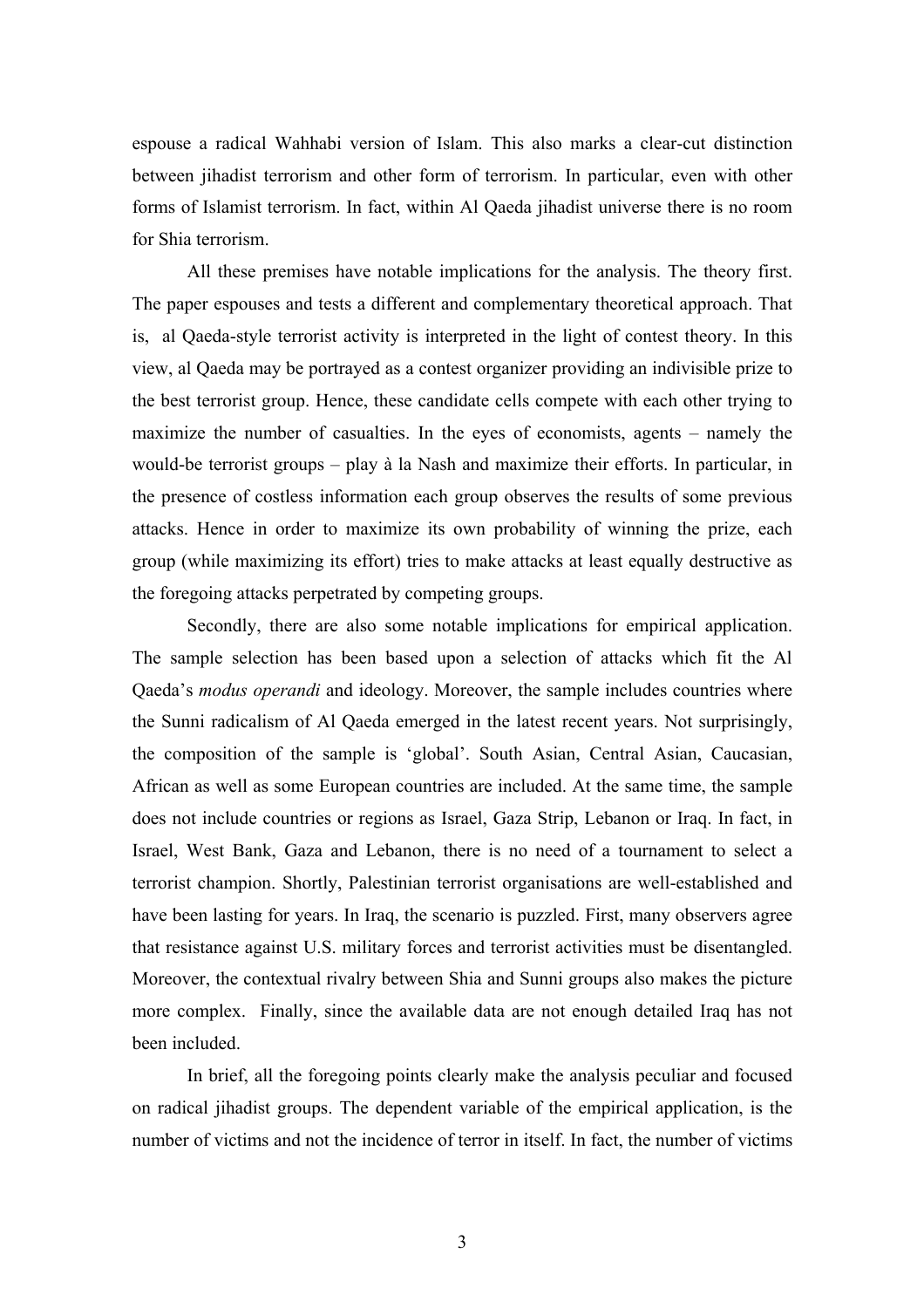proxies contextually the productivity as well as the incidence of terror. Following the interpretation in the light of contest theory, the testable implication is that *the number of victims of jihadist attacks is related to the number of victims of past attacks.* In order to verify such hypothesis, it is possible to regress the number of victims of attack on the number of victims of the previous attack in the same country. Resulting evidence confirms the hypothesis. However, results show that al Qaeda-style jihadist terrorist activity depends also upon grievance for poverty and socio-economic conditions.

 The paper is structured as follows: in a first section a selected survey of recent contributions in empirical literature is presented. In a second section, a theoretical argument is expounded. In a third section, the empirical application is developed. Eventually, in the last section, results are summarised and some conclusions are presented.

## **A selected survey of empirical literature**

Hereafter, we present a selected survey of empirical studies on the determinants of terrorism. A first argument in the recent literature refers to the classical economic argument of *opportunity cost*. That is, the larger is the set of economic opportunities for an individual the lower is the likelihood or the willingness for him to be involved in a terrorist activity. In simpler words, the higher is the level of well-being the lower is the probability of terrorist activity in some territories. Consequently, low-income and poorest countries would be the natural incubators of terrorism. A second argument which can be defined as a *productivity argument* stresses the positive relationship between education and terrorist activity. That is, better educated individuals would also become more productive and bloodier terrorists. Among scholars, opportunity cost and productivity arguments are commonly cited as they would be opposite theories. In particular, since in poorest countries education and literacy levels are quite low, the productivity argument is also produced in order to rule out the opportunity cost argument. However, at a deeper reading, the two arguments are not necessarily on opposite sides. They can complement each other. In fact, the opportunity cost argument could determine the '*why'* whereas the productivity argument can determine the '*how*'. In addition, the opportunity cost argument is often complemented by a focus on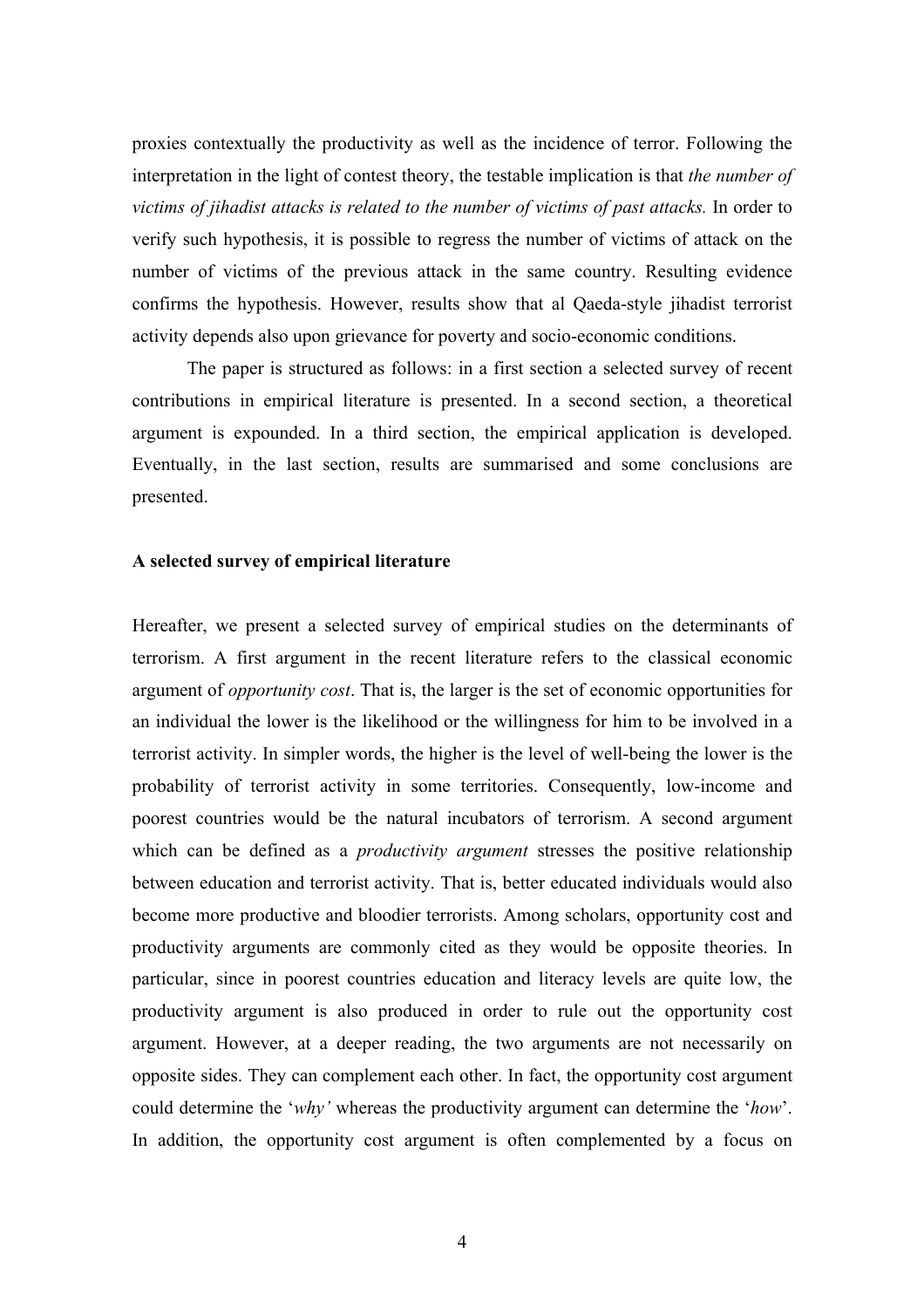institutional and political atmosphere where terrorist activities take place. In nondemocratic countries, the lack of opportunities for political participation induces political grievances, fuelling terrorism. Hence, in many studies a linkage between democracy and terrorism is often investigated.

 In recent years, a well-known study is Krueger and Maleckova (2003) which is often quoted as showing in a cross-country regression that a negative relationship between GDP per capita and number of international terrorist events is statistically insignificant and very weak. At a deeper reading, however, there is no evidence whatsoever in this respect. In fact, the authors – with a special focus on Israel - first estimate the likelihood that someone can become a Hizbollah affiliate. By means of a logistic estimation, the authors show that a higher level of education is positively associated with the likelihood of becoming a Hizbollah militant. Eventually, the authors have estimated negative binomial regression models, where the dependent variable is the number of international terrorist events – defined as attacks involving citizens or the territory of more than one country. As noted above, albeit widely quoted by many other studies the study is not conclusive given that most coefficients are statistically insignificant. The main and more robust finding shows that terrorists are more likely to originate from larger countries. This really does not seem to be a surprising result. The only other significant estimation shows that terrorists come from poorest countries (that is, the countries falling within the bottom quartile of world distribution of GDP per capita). However, it is significant in only one out of four regressions. Blomberg at al. (2004) using the ITERATE database, analyse a panel of 127 countries over the period 1968-1991. By means of a bivariate Markov process, the authors investigate whether or not there is a relationship between emergence of terrorism and the state of a country's economy. Results show that periods of economic contractions increase the likelihood of terrorist activities. This result appears to be more robust for high-income and democratic countries. Such a relationship is studied in Li (2005) which analyzes the incidence of terrorist events in 11 countries over the period 1975-1997 and stresses the negative association between terrorism and democracy. The dependent variable is the annual number of transnational terrorist events that occur in a country whereas the explanatory variables are a bundle of political variables and few some economic factors as economic inequality and GDP per capita. The econometric estimation is a negative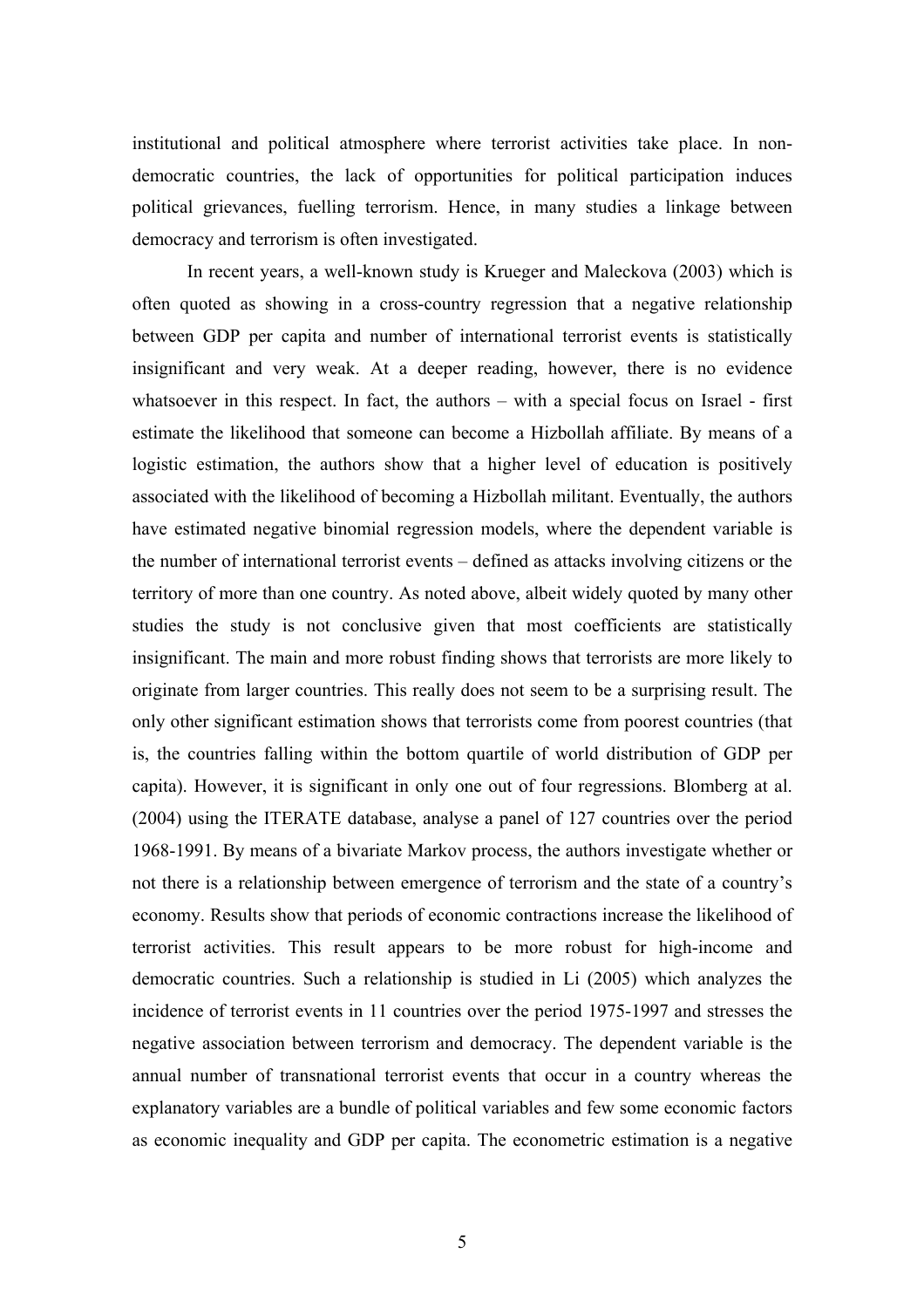binomial regression. The main results of the study show that democracy and terrorism are negatively associated. Such association is robust and statistically significant. Instead a negative association between terrorism and GDP per capita is only weakly significant.

 Piazza (2006) also does not find any significant relationship between economic development and terrorism. In particular, this study employs alternatively as dependent variables the incidence of terrorist attacks and casualty rates. The data spans from the 1986 to 2002. The independent variables used in the analysis include a set of economic variables (HDI, GINI coefficient, GDP growth, inflation, unemployment), demographic variables (population and population growth, ethnic diversity), and political variables (number of parties, index of political repression). The results show that none of economic variables exhibits a significant association with both the incidence and the casualty rate of terrorist activity. Abadie (2006) uses country level data for 2003-2004 and shows that an increase in per capita GDP is associated with a reduction of terrorism, even if after controlling for other country characteristics national income is no longer associated with terrorism. That is, the analysis does not seem particularly robust. In particular, in the most conclusive OLS regression with 154 observations, the author shows that incidence of terrorism and GDP per capita are negatively associated, whereas the effect of political freedom is remarkably non-linear. In fact, the lack of political rights variable squared shows a negative and significant association with the incidence of terrorism is spite of a weakly significant positive association in the absence of the power squared exponent. Eventually, instrumental variables estimates confirm the qualitative results of OLS regressions.

 Berrebi (2007) and Benmelech and Berrebi (2007) with a specific focus on suicide attacks in Israel show that that both higher education and standard of living are positively associated with the incidence of suicide attacks. They produce a productivity argument. In short, better educated people would more productive terrorist, i.e. able to spread more terror by killing more people. In the first paper, both higher education and standard of living appear to be positively associated with membership in terror organizations such as Hamas or PIJ and with becoming a suicide bomber. The empirical analysis is ran by mean of a logistic regression where the dependent variable equals 1 if the individual is member of Hamas or Palestinian Islamic Jihad (PIJ) and 0 otherwise. In the latter paper, the authors use a sample of 148 suicide attacks which represents 89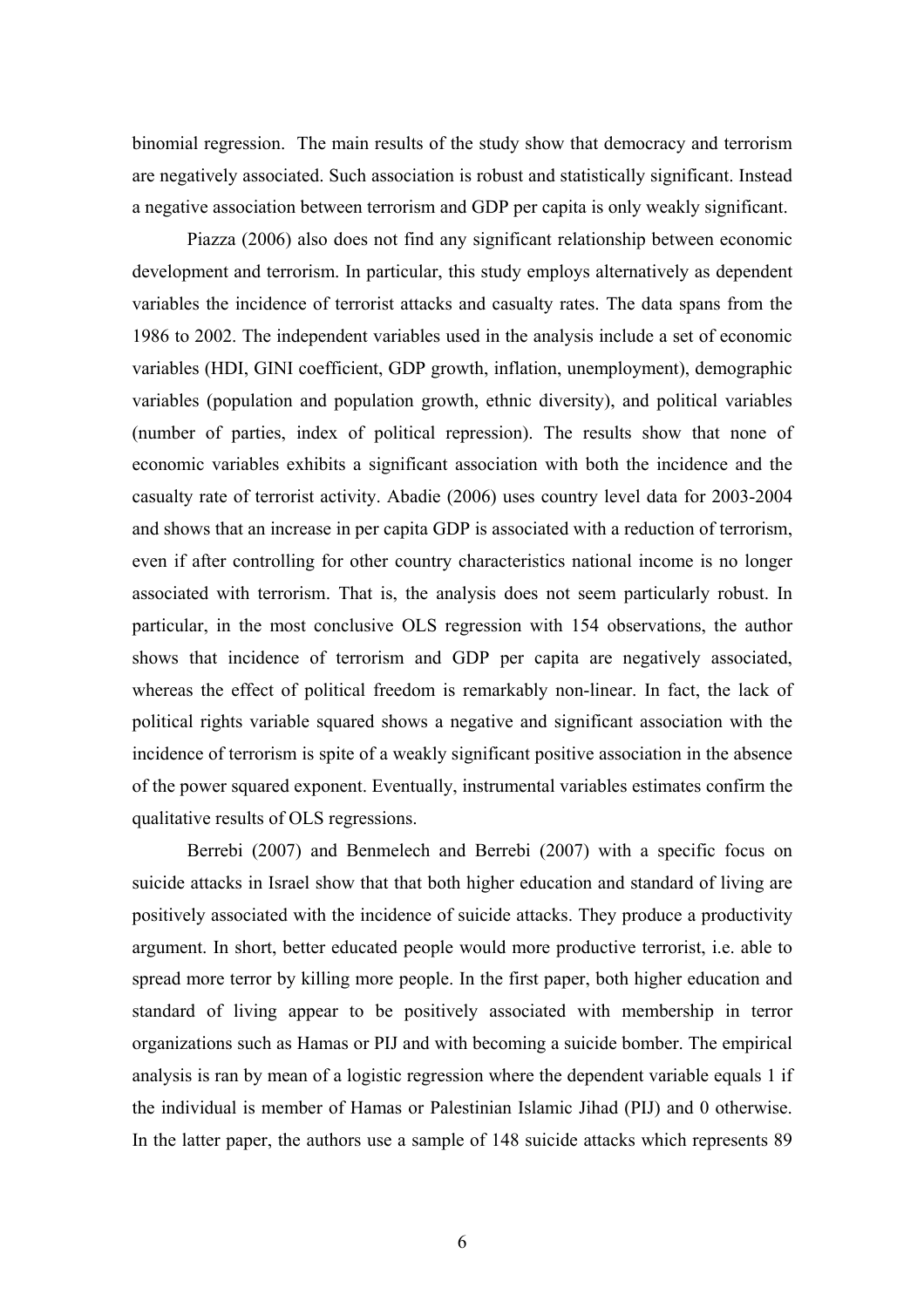percent of the total number of suicide attacks between September 2000 and August 2005. The dependent variable is the number of people killed or injured in suicide attacks whereas the explanatory variables are given by age and education of suicide bombers and importance of target. In separate regressions, using a sub-sample of successful incidents (which reduces to the number of observations to 106) the authors show how the interaction terms (Age of suicide terrorist×Target) and (Education×Target) are positive and significant for the number of people killed. In their interpretation, older and better educated suicide bombers, when assigned to more important targets, are more effective killers. Perhaps, the main shortcoming of the study is given by the econometric estimation. In fact, since the dependent variable is event count the OLS estimators may be inconsistent. A recent study also focused on Palestinian suicide bombers is Sayre (2009) which studies the relationship between Palestinian suicide bombings and the labour market conditions as well as other political factors over the period 1993-2004. In the empirical model – estimated by means of a negative binomial regression – the dependent variable is the number of suicide bombings per quarter originating from a particular Palestinian sub-district and the explanatory variables are: (a) the mean daily wage; (b) the rate of unemployment and (c) the occurrence of some important political event. Results show that the frequency of terrorist events is positively associated with a deteriorating economy. In short, it is in line with the opportunity cost argument.

 Freytag et al. (2008), present mixed results either confirming or contrasting the idea that terrorism is negatively associated with better socio-economic conditions. The analysis covers the period 1971-2005. The dependent variable is constructed as the number of terror incidents originating from a country during a five years span (ex. 1971-1975). The explanatory variables are clustered into three groups. (i) economic variables as – among others - GDP per capita, investment and trade openness; (ii) population characteristics as size and level of education; (iii) country specific effects related to institutional quality. The empirical findings show interesting evidence. Surprisingly, the impact of GDP per capita on terror is significantly positive (except for European countries) in simple form whereas the association turns to be significantly negative when GDP per capita is in quadratic form. The association between investment and terrorism is significantly negative with the exception of Islamic countries which show a positive association. Yet, human capital seems to be negatively associated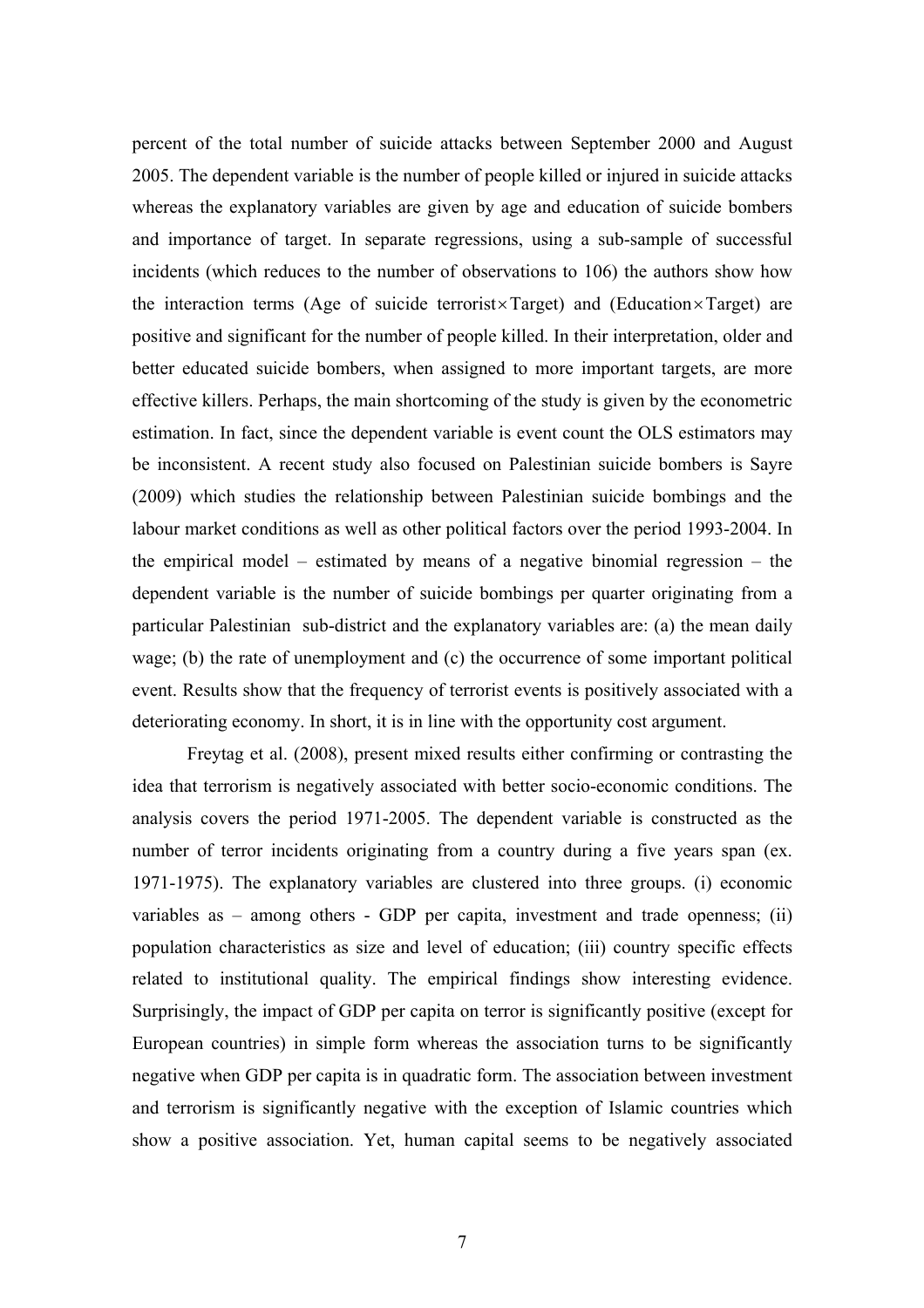terrorism with the exception of Islamic countries. The authors interpret such evidence as there is a significant threshold of development. As long as this threshold is not surpassed, better economic performance encourages terror. Instead, as the threshold is surpassed the usual interpretation of opportunity costs holds.

 The present work is significantly different from previous studies. First, the empirical analysis is based upon a selection of attacks which fit the Al Qaeda style. This makes the analysis peculiar and focused on radical jihadist groups. That is, it cannot be compared with foregoing studies which did not disentangle behaviour of Al Qaeda cells from the complex and heterogeneous universe of terrorism. Secondly the dependent variable is the number of casualties and not the incidence of terror in itself. In fact, the number of victims proxies contextually the productivity as well as the incidence of terror.

# **Al Qaeda in the light of contest theory.**

 $\overline{a}$ 

In Caruso and Locatelli (2004/2008) a novel theoretical interpretation of al Qaeda-style terrorist behaviour has been proposed. Shortly, al Qaeda-style terrorist activity has been analysed in the light of contest theory. A contest is commonly defined as a game in which players compete for a prize by making irreversible outlays. In other words, contests are situations in which rational agents spend resources in order to win a prize. The characteristic feature of this interaction is that resources are spent irreversibly<sup>1</sup>. In this view, al Qaeda may be portrayed as a contest organizer providing an indivisible prize to the best terrorist group. Bin Laden and his fellows may start a competition among different would-be terrorist groups which are only loosely related to terrorist network. The prize could be assumed to be a honourable membership as well as an economic reward<sup>2</sup>. Hence, these candidate cells compete with each other. Agents  $$ namely the would-be terrorist groups – play à la Nash and maximize their efforts. In

<sup>&</sup>lt;sup>1</sup> Traditional contest models are formally grounded on Tullock (1980), and found seminal explanations in O'Keeffe, Viscusi, Zeckhauser (1984); Rosen (1986); Dixit (1987). Recent excellent contributions are Moldovanu and Sela (2001) and Moldovanu et al. (2007). A comprehensive and recent study on contest theory is Konrad (2009).

 $2$  It is established that al Qaeda has given grants to local groups that devised promising plans for attacks.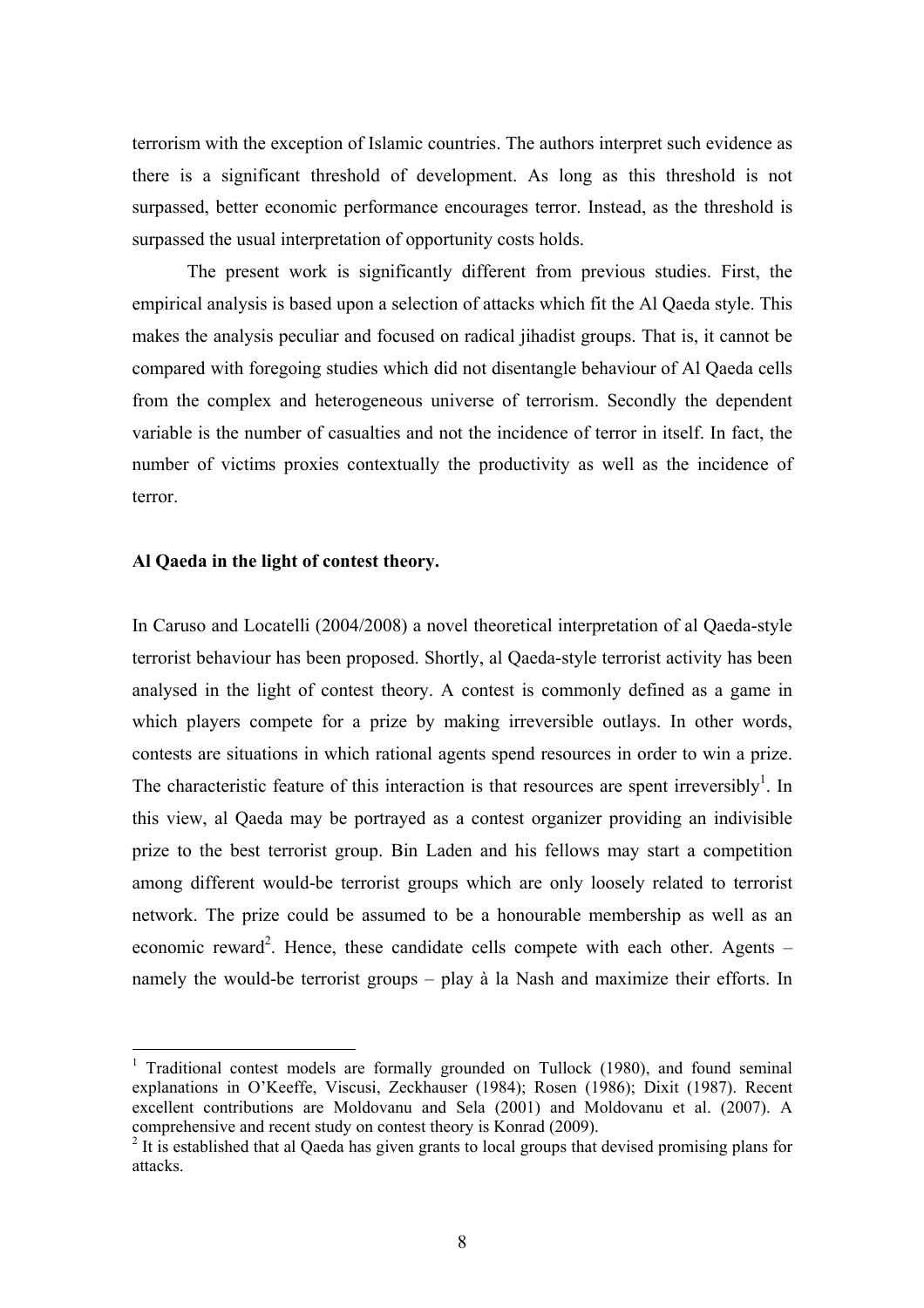particular, all candidate groups may believe to be involved in a contest made by multiple rounds. How such interpretation could be defended?

 It has always been a wide knowledge that al Qaeda does not retain a clear hierarchical line of command. In particular, this flexibility allows for a novel recruitment system. That is, In fact, even some recent work suggests that the recruiting process may now resemble a kind of voluntary application to join the organization<sup>3</sup>. In this view, new groups are involved in the organization as the result of a selection process amongst different volunteers (Sageman, 2004). The rise of the so-called "self starters" is taken as evidence of this, i.e. groups with little or no affiliation with the network perpetrating terrorist attacks on their own initiative (Kirby 2007, Sageman, 2008). In particular, attacks in Instanbul (November 2003), Madrid (March 2004), London (twice in July 2005) seemed to confirm the emergence of such phenomenon. This allows al Qaeda to extend its membership almost infinitely, simply because new groups can be affiliated at any time without an institutionalized recruitment procedure. It has also at least two significant advantages for al Qaeda. Firstly, there is no need for bin Laden and his fellows to invest resources in any recruitment drives. Secondly, and most importantly, such an abundance of applications would allow al Qaeda to be very selective in granting membership.

 As noted above, contests are situations in which rational agents spend irreversibly resources in order to win a prize. This does constitute the main difference with auctions, in which agents do not bear the cost of the bids entirely by themselves. This is also the rationale for labelling contests as all-pay auctions. Literature on contests implies the concept of non-cooperative Nash equilibrium. Simple examples of contests can be drawn form sports. In a race, athletes cannot coordinate their actions and in the presence of an indivisible prize (call this winner-take-all contest) they will put in their maximum effort to win the prize. The optimal level of the effort exerted by every agent is strictly correlated to the value of the 'prize' – i.e. the higher the evaluation of the 'prize', the higher the commitment to put the maximum effort into the contest will be. Second, each agent knows that the probability of winning the contest is increasing in its own effort and decreasing in other players' efforts. That is, in the simplest case of two agents, A and B, the probability of agent A of winning the contest is higher when it

 $3 \text{ Cozzens}$  (2005).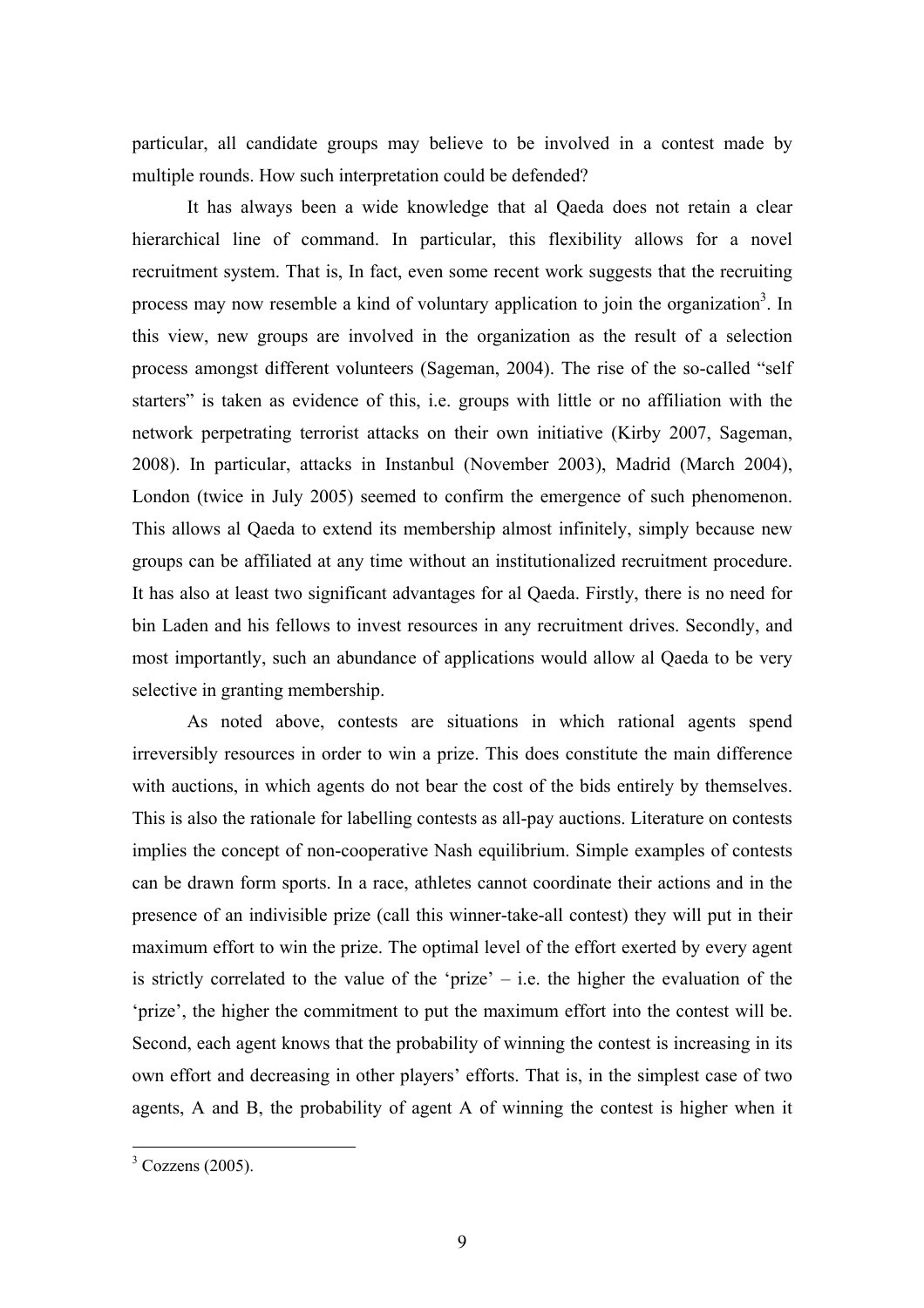makes a bigger effort than agent B. Therefore, the only feasible strategy for both A and B will be exerting the maximum possible effort. In a multi-agent scenario, however, the theory also predicts that total effort decreases in the number of contestants. That is, when agents are aware that the contest is joined by more agents, individual effort will decrease.

Of course, these general predictions about agents' behaviour can be considered as *ceteris paribus* conditions. In general, these properties hold even when other factors impact the effectiveness of efforts. For expository reasons, we can say that it is possible to indicate two candidate subsets of interacting factors: (a) individual characteristics; (b) exogenous characteristics. As individual characteristics, consider first the existence of different talents and abilities. Individuals as well as groups differ widely in terms of abilities. The idea of ability is 'somehow' *technological.* If you consider that a contest can be considered nothing but a production function of a monetary reward, then the efforts do constitute the 'inputs', whilst the abilities do constitute a technology translating a certain level of efforts into the probability of success. The impact of different abilities is clearer in the presence of a winner-take-all contest. Take again the example of the race. Since athletes are expected to put their maximum effort into the race, and given that their level of effort depends upon the value of the prize, they would make the same effort. In such a case, the outcome of the contest will be determined – everything else being equal – by abilities. Of course, abilities can be exogenously given and refer to personal talents given by nature, but they can also be related to some specific positive investments made by agents. Still, whatever the case, this does not really matter while analysing a contest. If they are not able to update their own abilities at different stages of the game, their efforts will be fruitless.

Of course, the design of the contest matters. That is, the agent providing the 'prize' of the contest can somehow modify the architecture of the contest in order to influence the total effort exerted. The simplest case is that of providing different prizes. This is commonly the case with sport contests where prizes are offered for the winner but also for the runner-up. Moldovanu and Sela (2001) offer a brilliant theoretical contribution in this respect. They show that in the presence of concave cost functions, only one prize is the optimal design which does maximize efforts. By contrast, in the presence of convex cost functions, different prizes may constitute an optimal design. In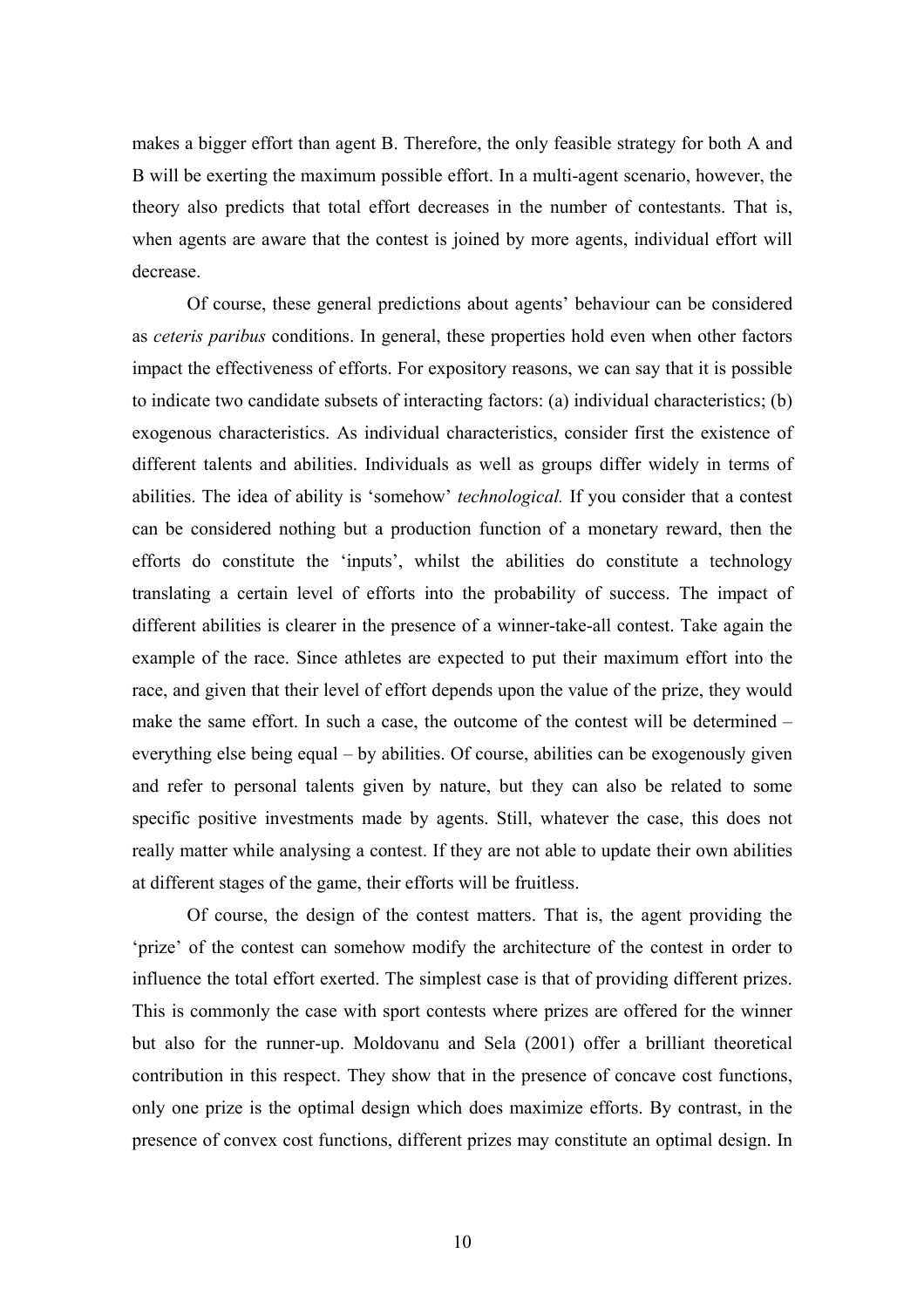fact, even if agents are aware that they cannot win the contest, they also expend the maximum effort to get the other prizes. This is the case in sports such as cycling, where different prizes are provided by organizers and then the total efforts of participants is maximized. By contrast, when the cost function is not convex only one prize leads to the best design. In such a case, the designer's objective is also maintained. The level of total effort is maximized. Offering only one prize guarantees that no player will give up. This is true in particular when players do not have information about other contestants' abilities.

A crucial point is represented by information. The simplest case refers to asymmetry in the evaluation of the prize. That is, without any public disclosure of information, agents can evaluate the 'prize' of a contest differently. Since the level of effort is positively correlated to the value of the prize, different evaluations of the stake lead to different levels of effort made by agents. Nti (1999) analyses the case of a contest where participants evaluate the 'prize' differently. The common result of this analysis is that agents that evaluate the stakes more highly make a bigger effort in the contest than low-evaluation participants. Hillman and Riley (1989) show that asymmetric evaluation deters participation by low-evaluation agents. Consider a contest with only two players, A and B, with identical abilities. If A retains a higher evaluation of the prize, it will exert itself more, and as a consequence will be the favorite. Agent B, the 'Underdog', will exert itself less. Therefore, increasing the favourite's valuation increases its effort, but decreases the effort of the underdog. This result may hold even if Agent B (the low-evaluation agent) has superior abilities.

 Another crucial piece of information which is not publicly available is the number of contestants. Namely, participants do not know (at least not exactly) the number of contestants. As noted in Munster (2006) this also increases the total level of efforts exerted. Eventually, all the participants are privately informed about their abilities – in other words, each groups knows how much it can achieve, but is unaware of the others' potential. This, in turn, creates a favourable condition for the contest designer, since all groups are forced to give their best and maximize their efforts. In fact, in the first round of the tournament the competing groups can signal their commitment and ability. Therefore, this also increases the level of efforts exerted. This is modelled in Amegashie (2006) and Amegashie et al. (2006) that analyses elimination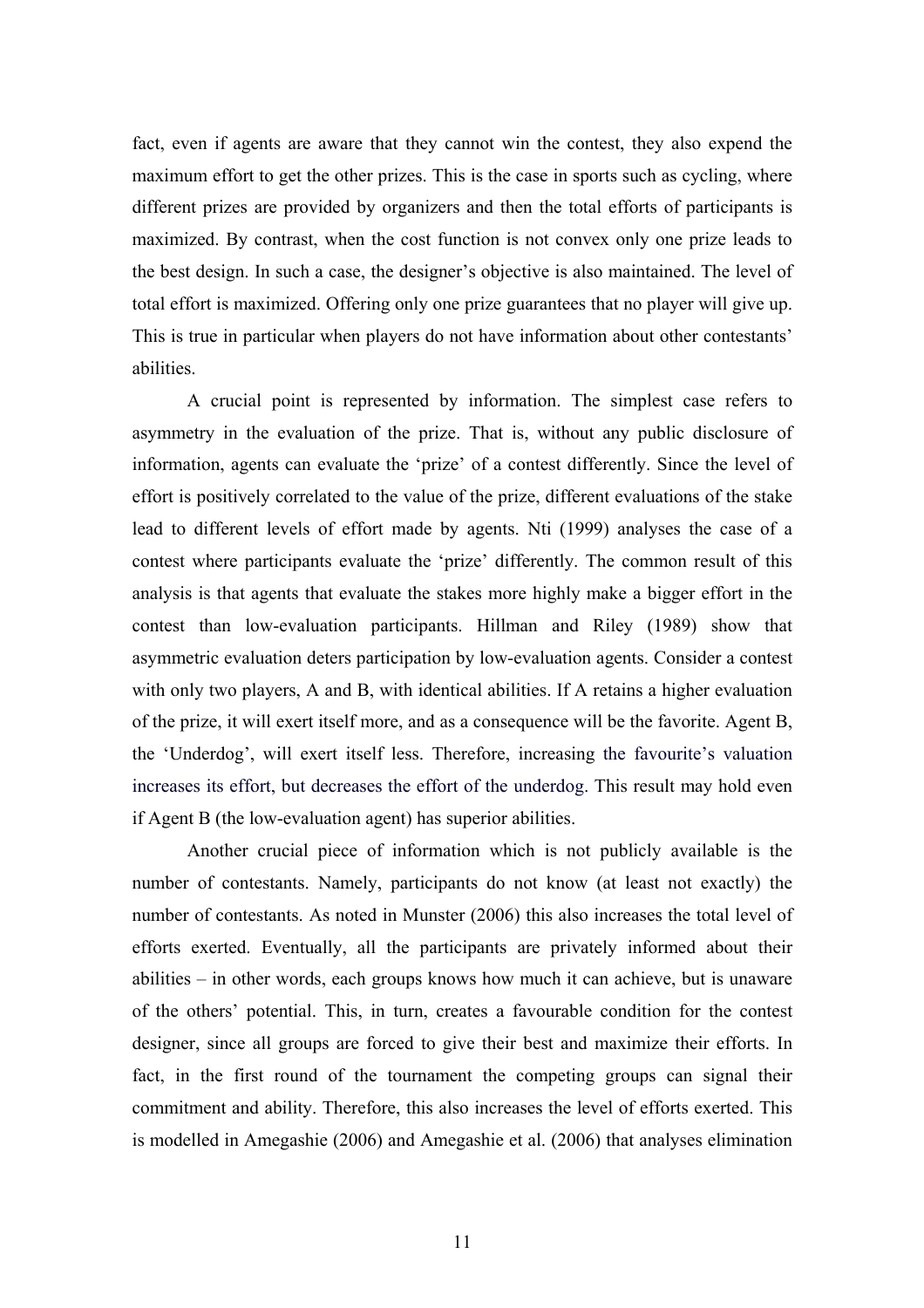contests where all players do not save efforts in the first stage in order to signal their own ability to the other contestants.

 This introduces a proper and necessary distinction between contests and tournaments. In fact, a tournament is nothing but a multi-stage contest. However, it has some implications with respect the availability of information. As expounded by Morgan and Vardy (2007), in a sequential tournament, it is the effectiveness of the firstmovers effort that is revealed to the second mover, rather than the effort itself. That is, the second long jumper gets to observe the distance jumped by the first, but not the underlying effort that produced the jump. By contrast, in a sequential contest it is effort that is observable, while its ultimate effectiveness remains unobservable until the very end of the contest. In our context, the second terrorist candidate observes the outcome of the first terrorist candidate. This is quite simple. Once the efforts are exerted information becomes costless. When it comes to terrorist attacks, monitoring and information costs are close to zero: in fact, when a terrorist group bombs an embassy or a trade centre with dozens of casualties somewhere in the world, the event is extensively covered by international mass media<sup>4</sup>. In the presence of costless information acquisition, it is also possible to recall Dixit (1987) that points out that modelling difference between contests and tournaments has no sense when observation is costless. In the presence of costless information there is no difference between a contest and a tournament. Therefore, players could not save efforts and resources in different stages, they have to maximize efforts. Hereafter, given the costless information emerging after a terrorist attack, equivalence between contest and tournament can be assumed in our context.

# **Testable Implications and empirical strategy.**

 $\overline{a}$ 

As noted earlier, in the presence of costless information there is no need of distinguishing between contest and tournament. Therefore, henceforth the terms 'contest' and 'tournament' will be used alternatively. Let us consider the jihadist tournament. Within this context, let us assume that each group – before perpetrating its

<sup>&</sup>lt;sup>4</sup> In a recent article Rohner and Frey (2007) demonstrated empirically that media attention and terrorism do mutually Granger cause each other.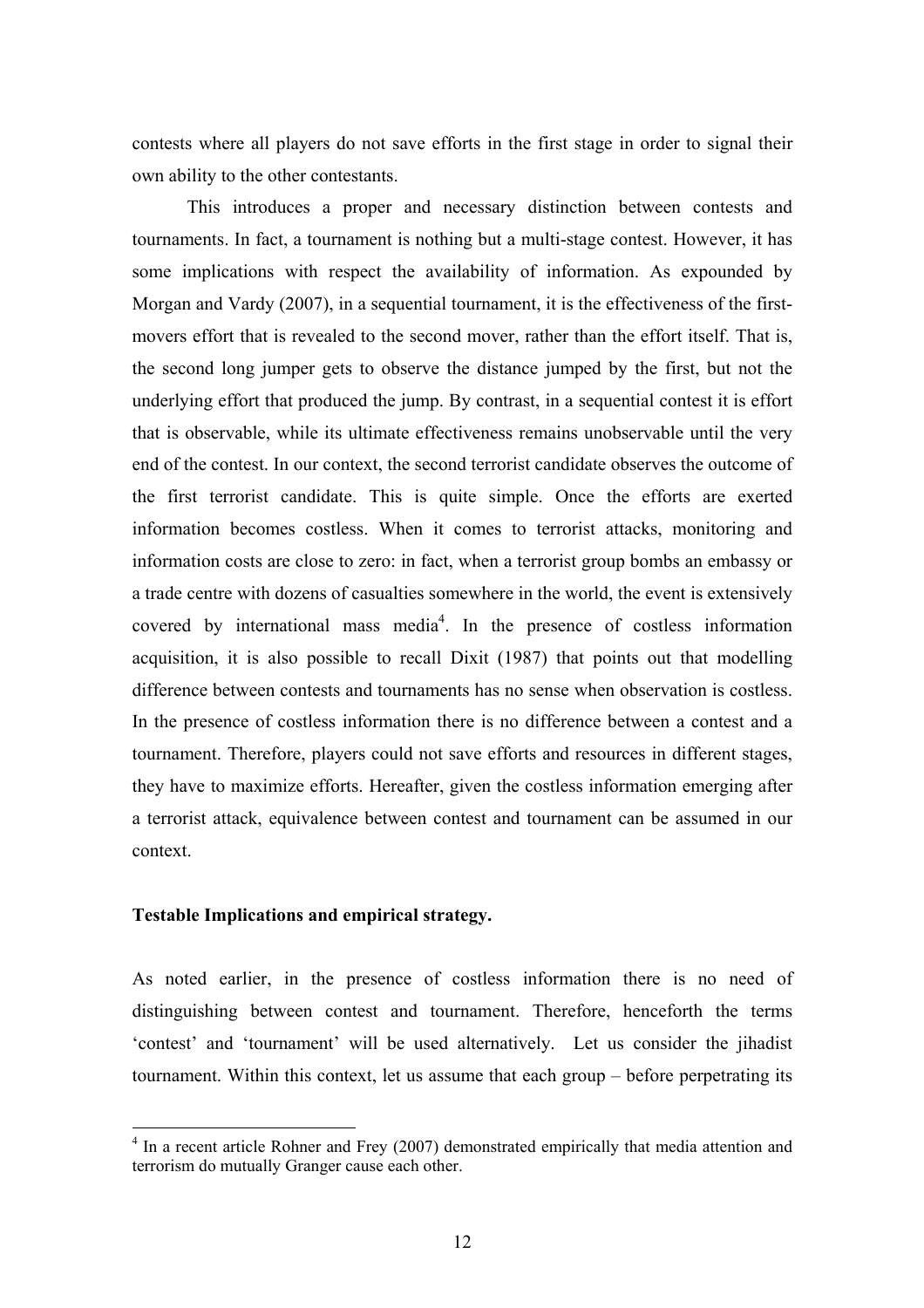own attack – observes the results of some previous attacks. Hence in order to maximize its own probability of winning the prize, each group (maximizes its effort) tries to make attacks at least equally destructive as the foregoing attacks. Simply, the testable implication is that: *the number of victims of jihadist attacks is related to the number of victims of past attacks.* In order to verify such hypothesis, it is possible to regress the number of victims of attack on the number of victims of the previous attack in the same country.

 The implicit limiting assumption is that if a tournament takes shape, it does at a national level. In such a way, the feasible interpretation is that al Qaeda would work in order to organise some 'national' champions. Perhaps, even if this is a conjecture, it is also possible that some terrorist groups behave spontaneously as they were in a national contest. In such a case, the usual distinction between domestic and transnational terrorism loses its explanatory significance. However, a simple evidence seems to support this hypothesis. Figure 1 and Figure 2 report the terrorist incidents in Philippines and Russian Federation respectively. By analysing the figures it seems that terrorist waves somehow took place in both countries. In particular, it seems that in a country in a relatively short period a number of attacks has been perpetrated. You can see in the graphs. At a first view, in some case, it seems that there are some periods where incidents became more frequent. That is, it seems that there is a wave of attacks. Perhaps, in those periods perhaps a contest (a tournament) takes place. At least, this suggests an association between attacks (or at least between a subset of them). This is particularly interesting when different groups claimed responsibility for different attacks.

 Take Philippines. On 12 December 2004, in General Santos City, an improvised explosive device (henceforth IED for sake of brevity) exploded in a public market, killing 17 civilians, wounding 70 others. No group claimed responsibility. The day after, on 13 December 2004, in General Santos City, a bomb exploded in the meat section of a public market, killing 15 civilians and wounding 58 others. Authorities concluded that Jemaah Islamiyah (JI) was responsible. Some weeks after, the terrorist wave continued in bloodier and more effective terms. On 14 February 2005there were three coordinated attacks which have been therefore defined "Valentine's Day" bombings. At 6.30 pm, in General Santos City, a bomb hidden at a taxi stand outside the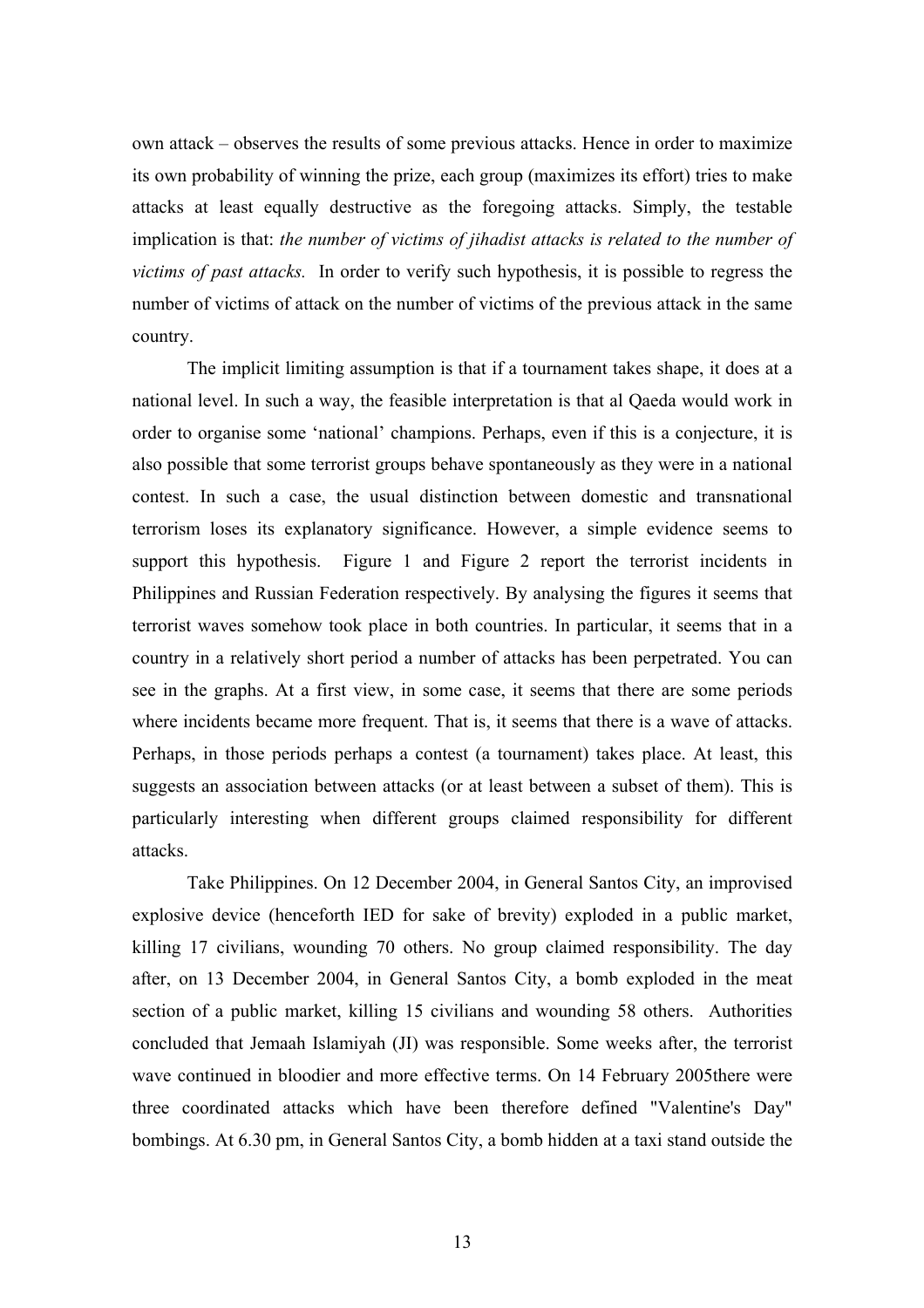Gaisano Mall entrance exploded, killing five civilians and wounding 33 others. About 6:30 PM, in Davao City, a bomb exploded near the gate of a terminal killing one child and wounding nine civilians. At 7:34 PM, in the Makati business district of Manila, a bomb exploded on a bus approaching a bus terminal, killing six civilians, wounding 94 others. The Abu Sayyaf Group (ASG) claimed responsibility for the three coordinated bombings.

 In Russian Federation on 24 August 2004, there were two near-simultaneous attacks against Russian airlines on this day. At 11:56 PM, a suicide bomber aboard a Sibir Airlines Tu-134 airplane, travelling from Moscow to Volgograd, detonated an explosive device in the lavatory, causing the plane to crash in the Tula Region, near the village of Buchalki, Russia, killing 44 people. At 11:59 PM, a suicide bomber aboard a Sibir Airlines Tu-154 airplane, travelling from Domodedovo airport Moscow to Sochi, detonated an explosive device in the lavatory, causing the plane to crash in Rostov-on-Don, village of Gluboky, Russia, killing 46 people. The Islambouli Brigades, Riyad us-Saliheyn Martyrs' Brigade, Chechen Affiliated Foreign Mujahidin claimed responsibility. On 31 August 2004, in Moscow, a female suicide bomber blew herself up at the Rizhskaya subway stop, killing nine civilians and wounding more than 50 others.



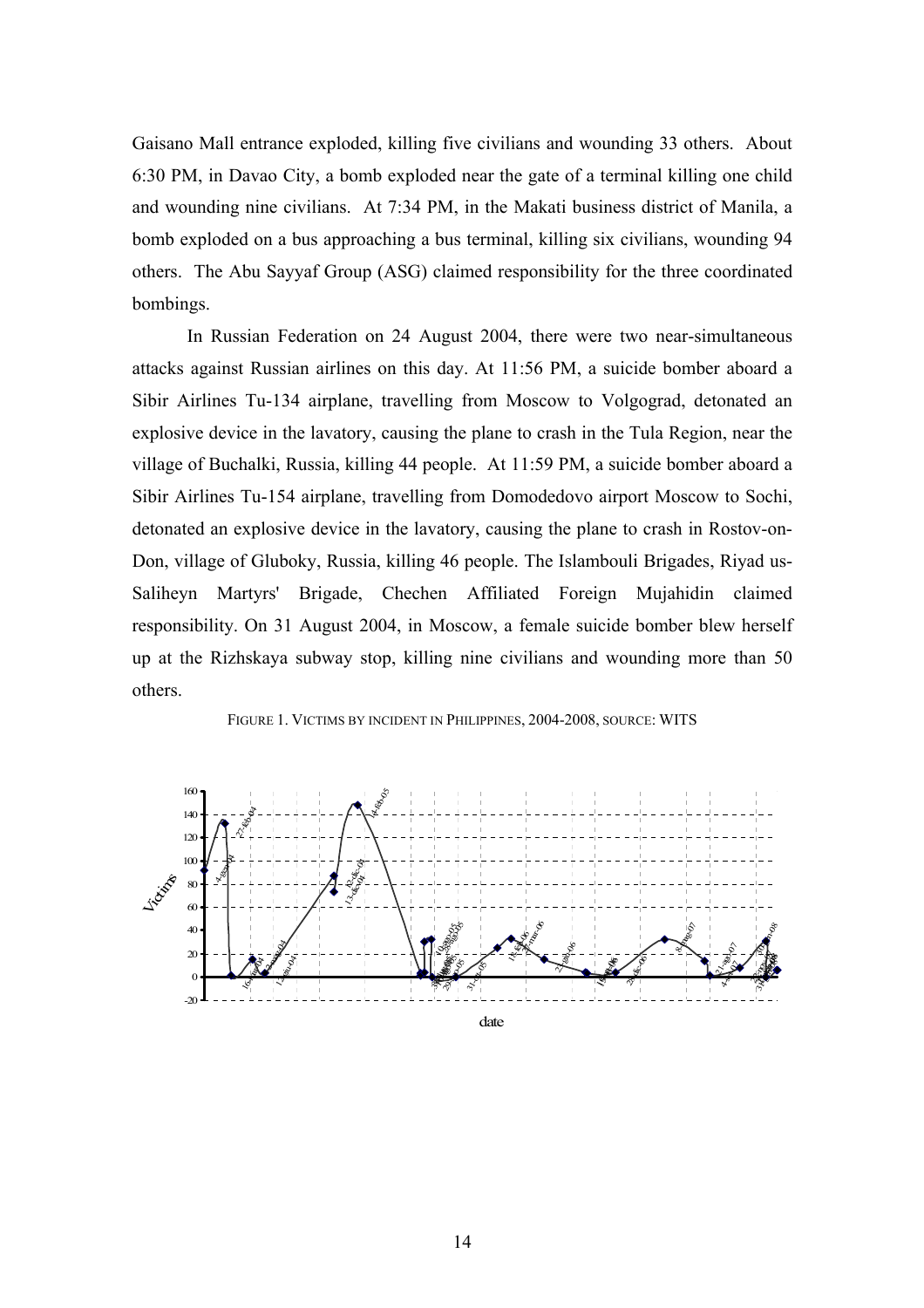



The dependent variable of the empirical analysis is the number of victims computed as the sum of deaths and injured people. The dependent variable is event count, and therefore ordinary least squares (OLS) estimates can be inconsistent and biased. The **negative binomial regression** is thus applied. In particular, the negative binomial regression has to be preferred because the data exhibit overdispersion. Data on terrorist incidents have been extracted from WITS Worldwide Incidents Tracking System, National Counterterrorism center<sup>5</sup>. The dataset is very detailed. Each record reports different characteristics of the incident. Then, it had been possible to filter the dataset in order to in order to consider only incidents fitting with al Qaeda's *modus operandi*. Therefore the records have been filtered according the following steps:

- (1) each record had to report the Islamic extremist as perpetrator. In particular, the dataset collected three different types of Islamic extremism: (a) Sunni; (b) Shia; (c) unknown. As noted in the introduction, only (a) and (c) have been considered;
- (2) Incidents occurred in Israel, Gaza Strip, West Bank, Iraq and Afghanistan have been excluded;
- (3) Each incident had to involve explosive devices (in particular IED, Improvised explosive device);

<sup>&</sup>lt;sup>5</sup> The dataset is downloable at the address <u>http://wits.nctc.gov/Export.do</u> (last access september 2008).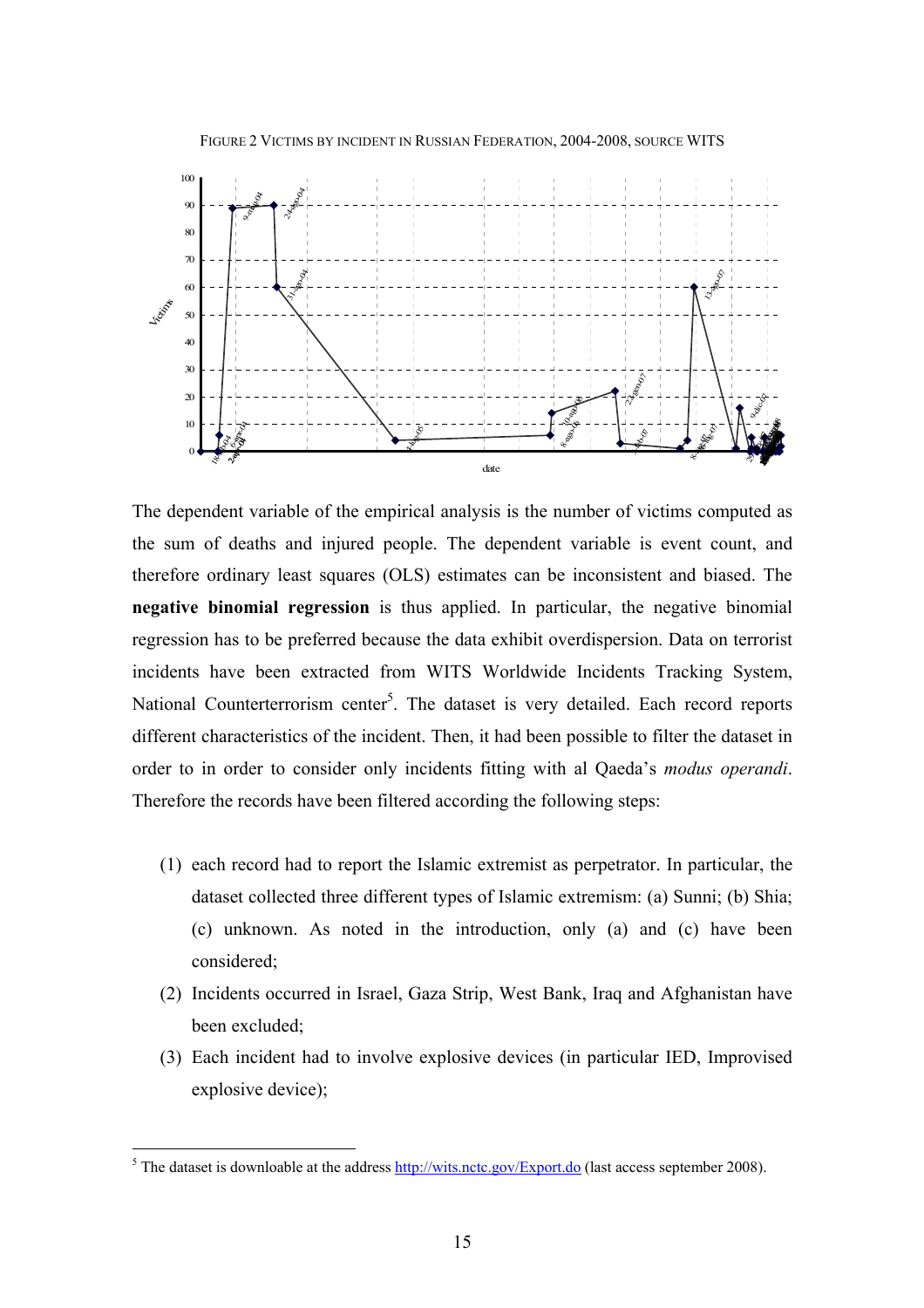- (4) Attacks to facilities have been excluded. For example, attacks to pipelines have been excluded;
- (5) Assassinations of political leaders have been excluded even if an involvement of Islamist extremists has been reported;
- (6) Attacks to shops, groceries and small business facilities have been excluded;
- (7) Victims of coordinated attacks have been aggregated.

Once the data has been filtered the total number of observations reduced to 215. Eventually, the sample estimation covers 22 countries over the period January 2004 – March 2008. The sample includes countries where the Sunni radicalism of Al Qaeda emerged in the latest recent years. As explained in the introduction the sample does not include countries as Israel, Gaza Strip, Lebanon or Iraq. In fact, in Israel, West Bank, Gaza and Lebanon, there is no need of a tournament to select a national champion. National champions already do exist. Shortly, Palestinian terrorist organisations are well-established and have been lasting for years. In Lebanon, the Hezbollah has been founded in Lebanon in 1982. Hamas has been founded in 1978 and launched the Jihad against Israel in 1988. The Palestine Islamic Jihad (PIJ) has been formed by militant Palestinians in Gaza during the 1970s. Therefore, it is reasonable to assume that the theoretical approach of the tournaments does not apply to this scenario. First, Hamas, PIJ or Hezbollah do not need to be involved in any tournament. They are already the 'best teams'. In particular, it is widely known that these organizations have been continuously funded by different sources. Iraqi scenario is also puzzled. First, the main problem about Iraq is represented by available data. In many cases, no group claimed responsibility of attacks. Therefore, it is difficult to select the cases which could fit the model because the database does not report the necessary definitions. For example, many events could be alternatively attributed to both Sunni or Shia groups. Secondly, in Iraq, Al Qaeda operations have been led by Al Zarqawi. However, Al Zarqawi has been officially recruited by Al Qaeda in 2002. Even in this case, it seems that a jihadist tournament as a recruitment process did not take place. Third, moreover, in Iraq, resistance to U.S. occupation forces and terrorism should be disentangled. There is evidence that many attacks depend upon the presence of U.S. occupation forces (Blank et al., 2008).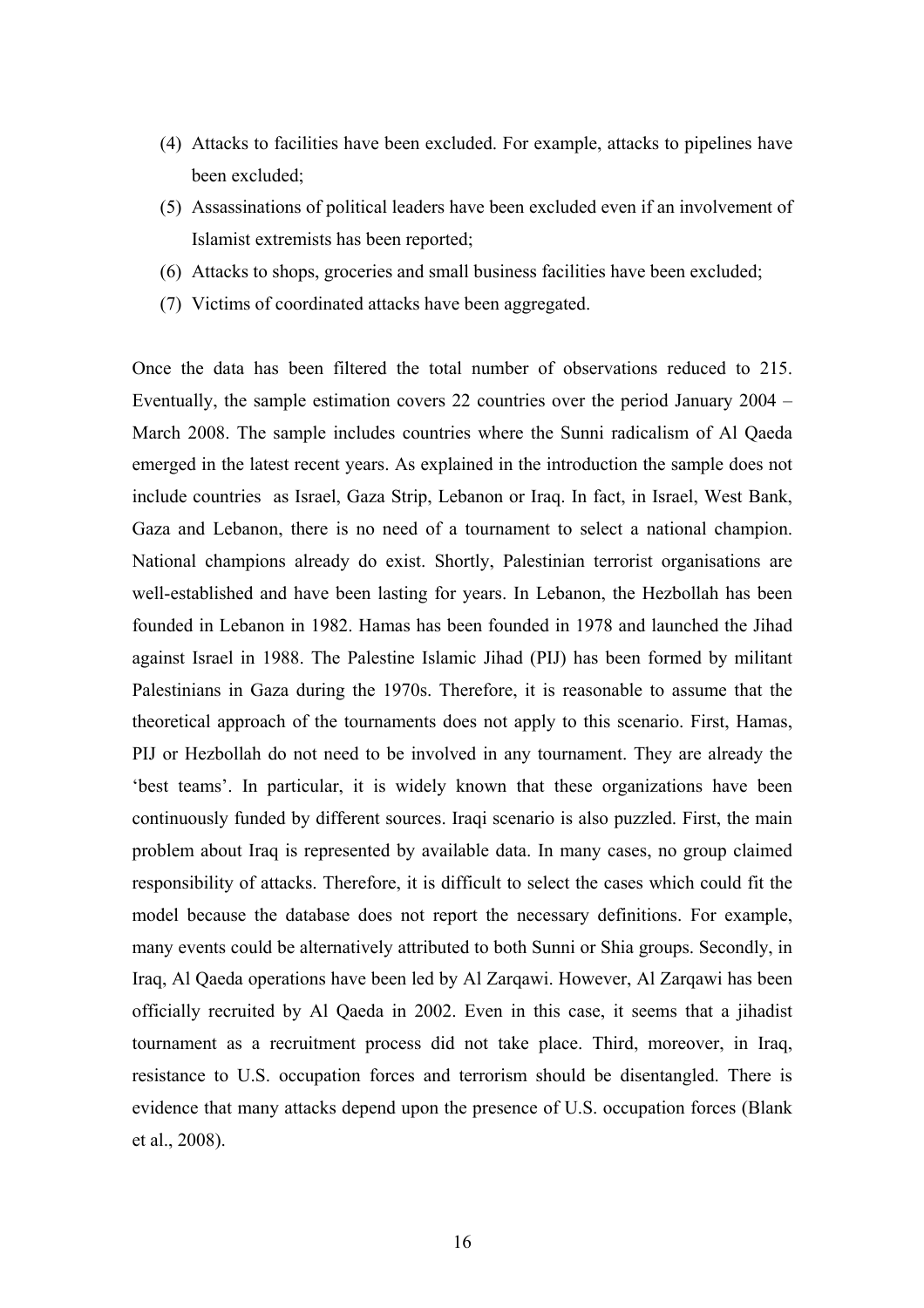Unfortunately, Somalia is the only critical country excluded from the sample. Somalia has been becoming a safe heaven for jihadists for the latest years. Unfortunately, there are no economic data about Somalia. Therefore, Somalia must have been excluded from the study.

|                | Number of        | Number of |
|----------------|------------------|-----------|
| Country        | <b>Incidents</b> | victims   |
|                |                  |           |
| Algeria        | 46               | 1011      |
| Bangladesh     | 15               | 432       |
| Egypt          | 5                | 509       |
| Eritrea        | 1                | 15        |
| Ethiopia       | $\mathbf{1}$     | 9         |
| France         | 1                | 10        |
| India          | 37               | 2547      |
| Indonesia      | 5                | 440       |
| Iran           | 4                | 45        |
| Jordan         | 1                | 175       |
| Pakistan       | 23               | 1284      |
| Philippines    | 27               | 803       |
| Qatar          | $\mathbf{1}$     | 17        |
| Russian        |                  |           |
| Federation     | 23               | 1658      |
| Saudi Arabia   | $\overline{4}$   | 185       |
| Spain          | $\mathbf{1}$     | 2032      |
| Syria          | $\overline{2}$   | 17        |
| Thailand       | 11               | 105       |
| Turkey         | $\overline{c}$   | 20        |
| United Kingdom | $\overline{2}$   | 754       |
| Uzbekistan     | 3                | 50        |
| Yemen          | $\mathbf{1}$     | 18        |
|                | 216              | 12136     |

TABLE 1 - COUNTRIES AND NUMBER OF INCIDENTS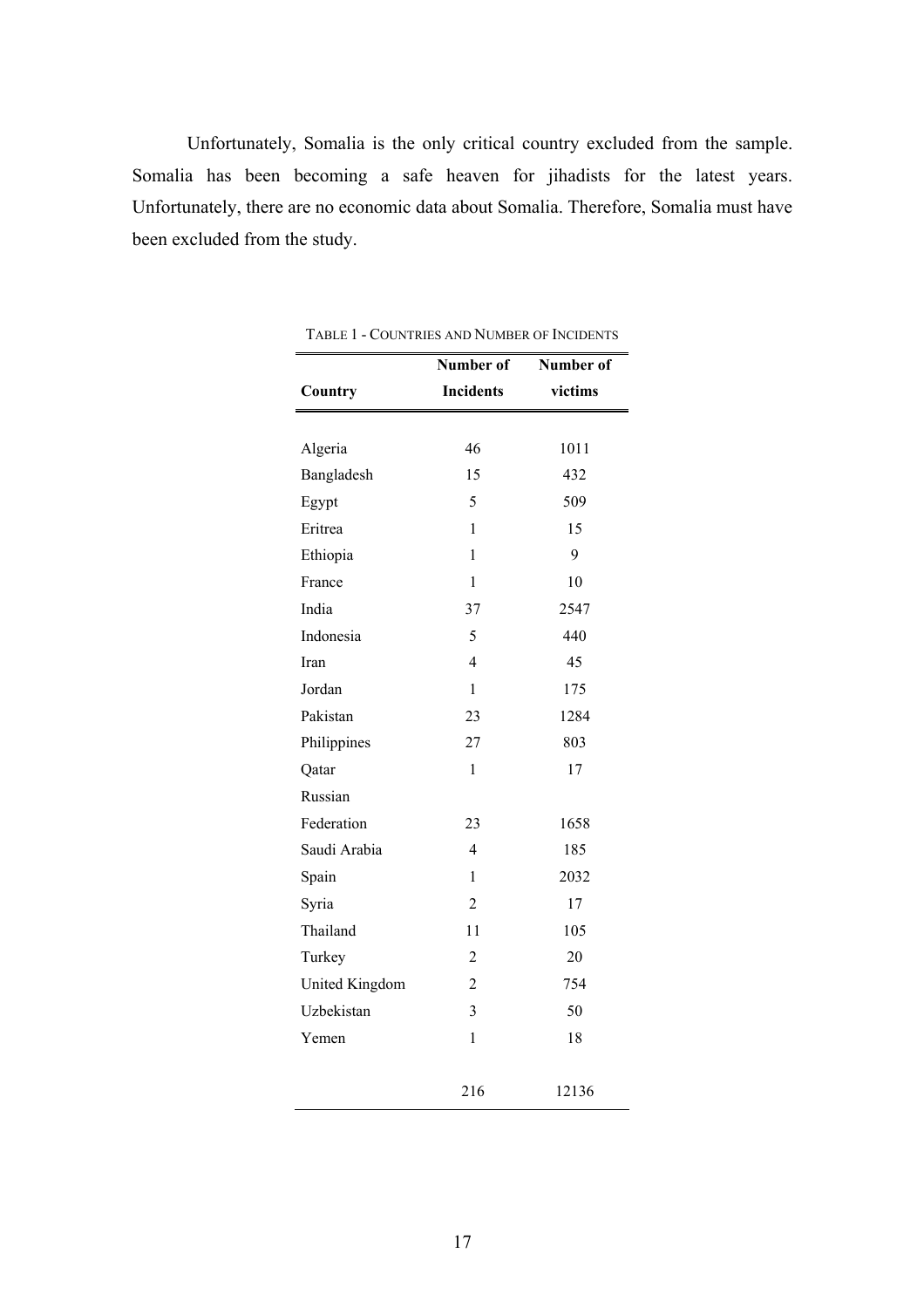Therefore, we examine the main hypothesis of this work by using the following model:

# $Victims = \beta_1$ *Pastvict* +  $\beta_1 X + \varepsilon_1$

The variable 'victims' is given by the sum of dead and wounded people. They can be victims of different groups' attacks. The variable *Past victims* is defined as the number of victims of the previous terrorist attack in the same country. Namely let  $y_i$  be the number of victims in country  $i$  at time  $t$ , where the latter is an exact date. Eventually past victims is therefore defined as  $y_{i-1}$ . However there is no common time lag. The time lag between *t* and *t* −1can vary. For example in the Philippines On 4 January 2004, a bomb, exploded killing 22 people and injuring 71 others, including a mayor. The following incident took place few weeks after. On 27 February 2004, a bomb exploded killing 132 people. In such a case, it seems that two different groups acted. (Moro and ASG). The time lag can be shorter. On 8 february 2005, in Thailand a IED exploded wounding two civilians. After two days in the same province on 10 February another IED exploded wounding six security officers.

 Data on GDP per capita have been extracted from the IMF World Economic Outlook. Data are derived by converting GDP in national currency to U.S. dollars and then dividing it by total population. The institutional regime has been captured through the polity index as developed in Polity IV project, Political Regime Characteristics and Transitions, 1800-2006. The Polity-Index (PI) was developed by Gurr in the 1970s. The actual polity-index is based on a subtraction of a value on the autocracy scale from a value on the democracy scale. Thus it results in values ranging from  $-10$  (very autocratic) to  $+10$  (very democratic).

 It is widely acknowledged that the use of GDP (or alternatively GNP) as a measure of progress of nations is strongly criticised. In fact, it can be misleading. First, GDP per capita may measure the aggregate economic activity and not the social wellbeing. Second, the GDP measures only the current economic activity but says little about future economic scenario. Therefore, in order to evaluate more accurately social well-being in a broader context different measures can be used. A better index is the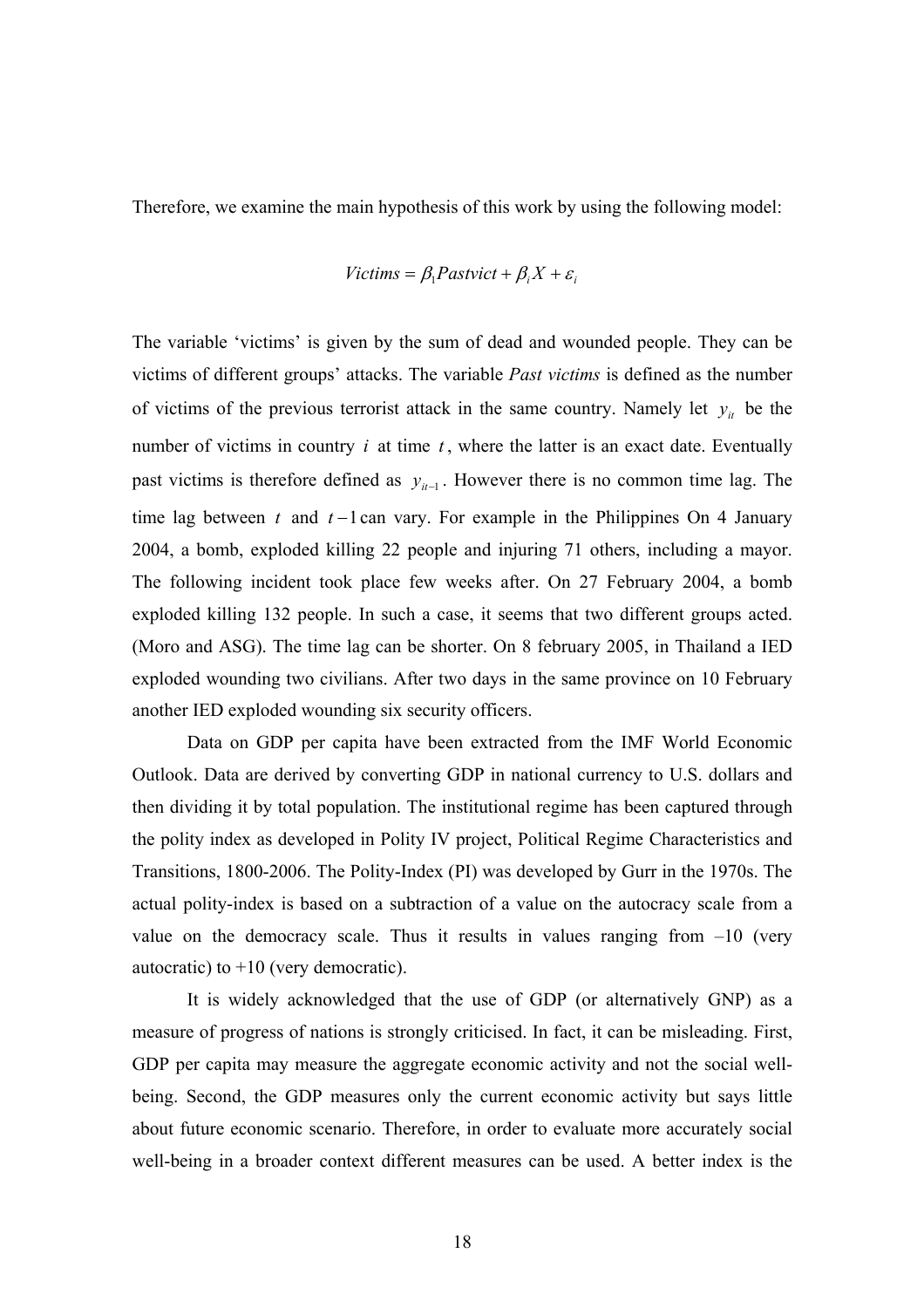Human Development Index (henceforth HDI for sake of brevity) produced by United Nations Development Programme (UNDP) since 1990. The HDI combines three basic dimensions of human life: (1) life expectancy at birth; (2) education; (3) standard of living measured by GDP per capita. Given its nature, it could be considered a good approximation of a broader socio-economic environment. The life expectancy at birth is the expected length of life of new-born individuals given the current mortality rates. Of the three components education is calculated as a combination of (a) adult literacy rate; (b) enrolment ratio for primary, secondary and tertiary education. By adult literacy, it is meant the proportion of the adult population (>15 yeas old) that are literate. Of course, education is a measure of human capital and it does constitute a stock. At the same time, it does also capture a future dimension of well-being.

 Data on Urban population (denoted by Urban) have been also extracted from UNDP. Needless to say, the crowded towns are an attractive target for terrorists. CPI denotes the average annual change in consumer price index in 2004-2005 and it is also extracted from UNDP. The CPI proxies changes in purchasing power of individuals which can affect negatively the standard of living. It is particularly severe in some of the countries selected in our sample. For example, in Russian Federation, in 2004-2005 the consumer price index increased by 12.7%. In Indonesia it grew up by 10.5% in the same period and in the Philippines by 7.7%. The Gini index of income inequality has also been drawn form UNDP. Data on military expenditures (denoted by Milex) have been extracted from the SIPRI dataset and are expressed in constant (2005) millions of US\$. They are military expenditures made by government. Military expenditures do not take into account foreign military presence. In fact, there are no accurate data about foreign soldiers. However, the latter point could have been misleading because some countries included in the sample do not host any foreign army. Table 1 summarises sources of data and descriptive statistics.

| TABLE 2- VARIABLES, DESCRIPTIVE STATISTICS AND SOURCES |                                                                                |             |     |       |       |          |       |  |  |  |  |  |
|--------------------------------------------------------|--------------------------------------------------------------------------------|-------------|-----|-------|-------|----------|-------|--|--|--|--|--|
|                                                        | <b>Description</b><br>Obs.<br>Min<br>Std. Dev.<br>Max<br>Mean<br><b>Source</b> |             |     |       |       |          |       |  |  |  |  |  |
|                                                        | Victims of incidents                                                           |             |     |       |       |          |       |  |  |  |  |  |
| <b>Victims</b>                                         | (logged)                                                                       | <b>NCTC</b> | 215 | 2.445 | 1.681 | $\theta$ | 7.62  |  |  |  |  |  |
|                                                        | Victims of previous                                                            |             |     |       |       |          |       |  |  |  |  |  |
|                                                        | incident in the same                                                           |             |     |       |       |          |       |  |  |  |  |  |
| PastVict                                               | country (logged)                                                               | <b>NCTC</b> | 201 | 2.502 | 1.647 | $\theta$ | 7.14  |  |  |  |  |  |
| Gdppc                                                  | GDP per capita                                                                 | IMF, WEO    | 215 | 7.526 | 1.056 | 5.53     | 10.88 |  |  |  |  |  |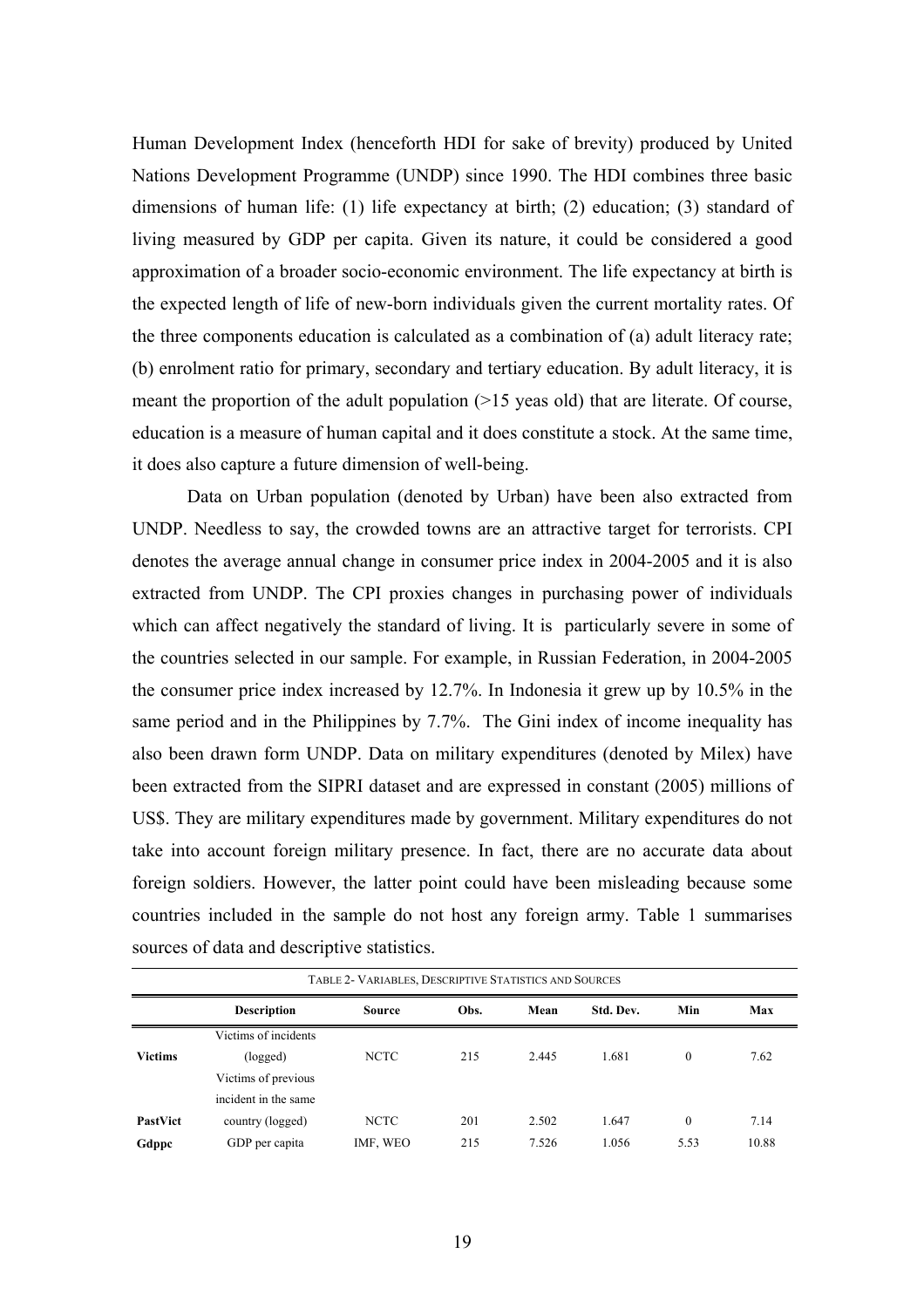|                  | (logged),                |                   |     |        |        |       |       |
|------------------|--------------------------|-------------------|-----|--------|--------|-------|-------|
|                  | Polity IV project index, |                   |     |        |        |       |       |
|                  | bounded between -10      |                   |     |        |        |       |       |
| <b>Polity</b>    | and $10$ .               | Polity IV Project | 215 | 3.539  | 5.693  | $-10$ | 10    |
| <b>Education</b> | <b>Education</b> index   | <b>UNDP</b>       | 215 | 0.715  | 0.165  | 0.4   | 0.98  |
|                  | Human Development        |                   |     |        |        |       |       |
| <b>HDI</b>       | Index                    | <b>UNDP</b>       | 215 | 0.698  | 0.099  | 0.4   | 0.95  |
|                  | average annual change    |                   |     |        |        |       |       |
|                  | in consumer price        |                   |     |        |        |       |       |
|                  | index in 2004-2005       |                   |     |        |        |       |       |
| <b>CPI</b>       | (logged)                 | <b>UNDP</b>       | 208 | 6.025  | 3.743  | 0.7   | 13.4  |
|                  | Military expenditures,   |                   |     |        |        |       |       |
| <b>Milex</b>     | (logged)                 | <b>SIPRI</b>      | 214 | 9.322  | 2.115  | 4.17  | 12.52 |
|                  | % people living in       |                   |     |        |        |       |       |
| Urban            | urban areas              | <b>UNDP</b>       | 215 | 50.288 | 18.691 | 16    | 95    |
| Gini             | Gini index of income     |                   |     |        |        |       |       |
| Index            | inequality (logged)      | <b>UNDP</b>       | 208 | 3.606  | 0,112  | 3.4   | 3.80  |

Since the HDI index depends upon also upon GDP per capita, they have not been included in the same regressions. According to the same criterion, military expenditures and GDP have not been included in the same regression.

|              | 1        | $\overline{2}$ | $\overline{\mathbf{3}}$ | $\overline{\mathbf{4}}$ | 5          | 6          | $\overline{7}$ | 8         | 9         | 10      |
|--------------|----------|----------------|-------------------------|-------------------------|------------|------------|----------------|-----------|-----------|---------|
| Pastvict     | $0,06**$ | $0,049*$       | $0,047*$                | $0,048*$                | $0,054**$  | $0,054**$  | $0,051*$       | $0,054**$ | $0,055**$ | $0,05*$ |
|              | (0,029)  | (0,029)        | (0,028)                 | (0, 281)                | (0,0286)   | (0,0286)   | (0,0284)       | (0,0279)  | (0,028)   | (0,029) |
|              | [0,03]   | [0,08]         | [0,09]                  | [0,09]                  | [0,06]     | [0,06]     | [0,07]         | [0,05]    | [0,05]    | [0, 10] |
| Gdppc        |          | $-0.16***$     | $-0,24***$              | $-0,2***$               |            |            |                |           |           |         |
|              |          | (0,05)         | (0,081)                 | (0,0622)                |            |            |                |           |           |         |
|              |          | $[0,00]$       | [0,00]                  | [0,00]                  |            |            |                |           |           |         |
| Polity       |          |                | $-0,008$                | $-0,009$                |            | 0,0004     |                | $-0.004$  |           |         |
|              |          |                | (0,009)                 | (0,009)                 |            | (0,0083)   |                | (0,008)   |           |         |
|              |          |                | [0, 399]                | [0, 293]                |            | [0,96]     |                | [0,651]   |           |         |
| Urban        |          |                | 0,004                   |                         |            |            |                |           |           |         |
|              |          |                | (0,005)                 |                         |            |            |                |           |           |         |
|              |          |                | [0, 46]                 |                         |            |            |                |           |           |         |
| Education    |          |                | 0,182                   | 0,36                    |            |            |                |           |           |         |
|              |          |                | (0, 450)                | (0, 392)                |            |            |                |           |           |         |
|              |          |                | [0,68]                  | [0, 359]                |            |            |                |           |           |         |
| <b>HDI</b>   |          |                |                         |                         | $-1,21***$ | $-1,22***$ | $-1,08**$      |           |           |         |
|              |          |                |                         |                         | (0, 499)   | (0,5235)   | (0,502)        |           |           |         |
|              |          |                |                         |                         | [0,01]     | [0,02]     | [0,03]         |           |           |         |
| <b>CPI</b>   |          |                |                         |                         |            |            |                |           |           |         |
|              |          |                |                         |                         |            |            |                |           |           |         |
|              |          |                |                         |                         |            |            |                |           |           |         |
| <b>Milex</b> |          |                |                         |                         |            |            | $-0,253$       | $-0.04*$  | $-0.04*$  |         |
|              |          |                |                         |                         |            |            | (0,0222)       | (0,0215)  | (0,0215)  |         |

TABLE 3 - DEPENDENT VARIABLE: LOG VICTIMS BY EVENT (NEGATIVE BINOMIAL REGRESSION)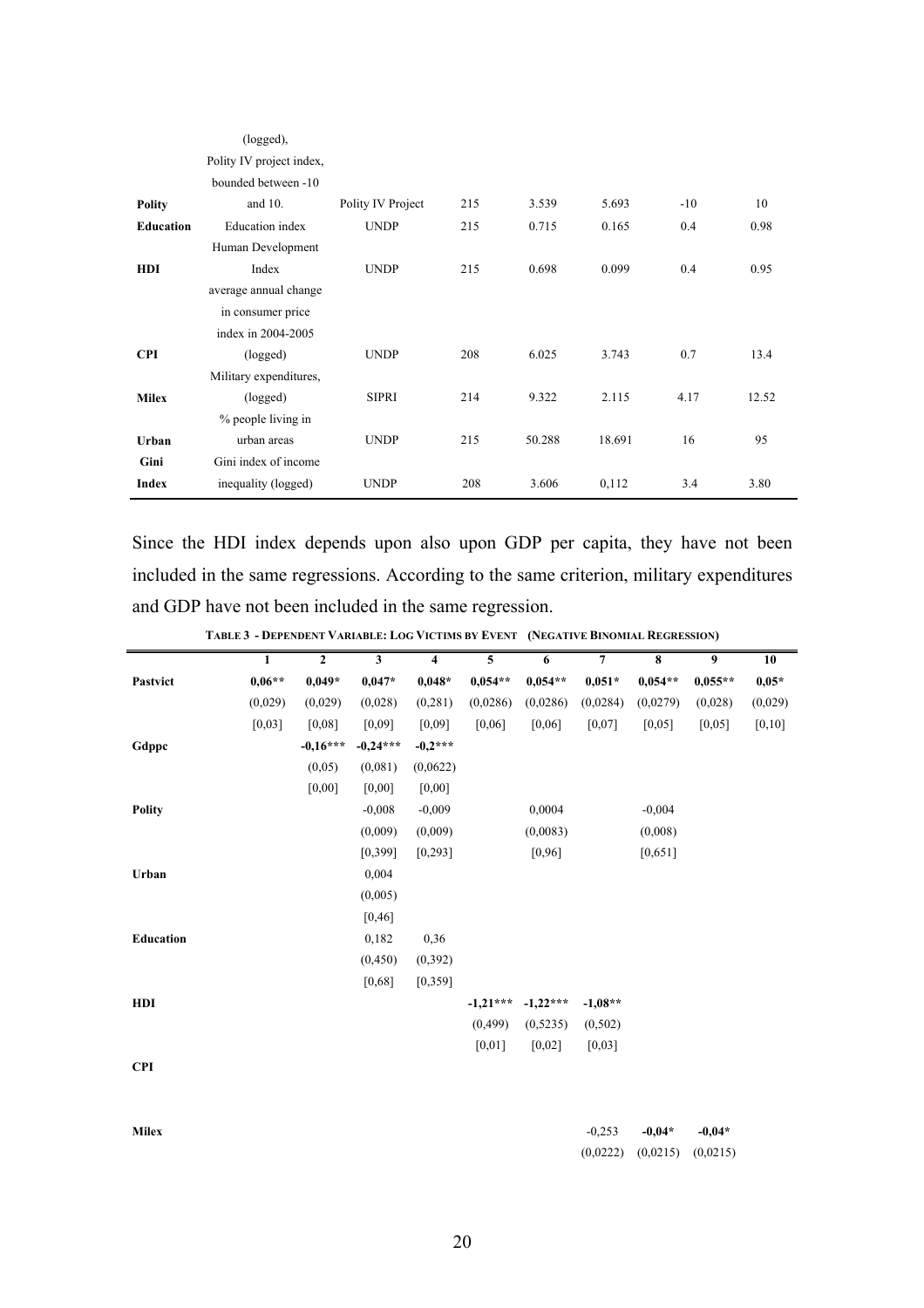[0,256] [0,09] [0,09]

**(milex\*polity)** 

| Population | $0,09***$ |
|------------|-----------|
|            | (0,035)   |
|            | $[0,01]$  |
| Gini       |           |

**(Gini \* Polity)** 

### **(population\*polity)**

| Const                                                                                                                                   | $0.73***$ | $1.91***$  | $2.26***$  | $2,02***$  | $1,58***$ | $1,58***$ | $1.73***$  | $1.10***$ | $1.08***$  | $-0.28$ |
|-----------------------------------------------------------------------------------------------------------------------------------------|-----------|------------|------------|------------|-----------|-----------|------------|-----------|------------|---------|
|                                                                                                                                         | (0.090)   | (0,397)    | (0, 485)   | (0,388)    | (0, 366)  | (0,374)   | (0,39)     | (0,227)   | (0,225)    | (0,400) |
|                                                                                                                                         |           |            |            |            |           |           |            |           |            |         |
|                                                                                                                                         | [0,00]    | [0,00]     | [0,00]     | [0,000]    | [0,00]    | [0,00]    | [0,00]     | [0,00]    | [0,00]     | [0, 48] |
| <b>Obs</b>                                                                                                                              | 201       | 201        | 201        | 201        | 201       | 201       | 201        | 201       | 201        | 201     |
|                                                                                                                                         |           |            |            |            |           |           |            |           |            |         |
|                                                                                                                                         | $-374,$   |            |            |            |           |           |            |           |            |         |
| Log Likelihood                                                                                                                          | 009       | $-369.023$ | $-367.055$ | $-368,407$ | -371.092  | -371.091  | $-370.522$ | $-372.66$ | $-372.755$ | 371.023 |
| LR - $\chi$ 2                                                                                                                           | 4,51      | 16,25      | 19,2       | 18,96      | 12,46     | 12,5      | 13,32      | 8,01      | 7.73       | 13,46   |
| Notes: robust standard errors in parenthesis, p-values in square brackets, *** significant at 1%, ** significant al 5%. *significant at |           |            |            |            |           |           |            |           |            |         |

10%. For sake of readability statistically significant coefficients are in bold.

#### TABLE 3 - (CONTINUED) - DEPENDENT VARIABLE: LOG VICTIMS BY EVENT (NEGATIVE BINOMIAL REGRESSION)

|               | 11      | 12       | 13        | 14         | 15        | 16        | 17        | 18         | 19       | 20         |
|---------------|---------|----------|-----------|------------|-----------|-----------|-----------|------------|----------|------------|
| Pastvict      | $0,05*$ | $0,051*$ | $0,054**$ | $0.049*$   | $0.054**$ | $0.051**$ | $0,054**$ | $0.047*$   | $0,051*$ | $0,045*$   |
|               | (0,03)  | (0,029)  | (0,028)   | (0,028)    | (0,029)   | (0,028)   | (0,029)   | (0,028)    | (0,029)  | (0,028)    |
|               | [0,10]  | [0,08]   | [0,05]    | [0,08]     | [0,06]    | [0,07]    | [0,06]    | [0,09]     | [0,08]   | [0,11]     |
| Gdppc         |         |          |           | $-0,16***$ |           |           |           | $-0.24***$ |          | $-0.25***$ |
|               |         |          |           | (0,05)     |           |           |           | (0,0799)   |          | (0,085)    |
|               |         |          |           | [0,00]     |           |           |           | [0,00]     |          | [0,00]     |
| <b>Polity</b> |         |          |           |            |           |           |           |            |          |            |
|               |         |          |           |            |           |           |           |            |          |            |
|               |         |          |           |            |           |           |           |            |          |            |
| Urban         |         |          |           |            |           |           | 0,10      | 0,235      | 0,068    | 0,162      |
|               |         |          |           |            |           |           | (0, 246)  | (0,236)    | (0, 263) | (0, 262)   |
|               |         |          |           |            |           |           | [0, 70]   | [0, 32]    | [0,80]   | [0, 53]    |
| Education     | 1,16    |          |           |            |           |           |           | 0,028      |          | 0,287      |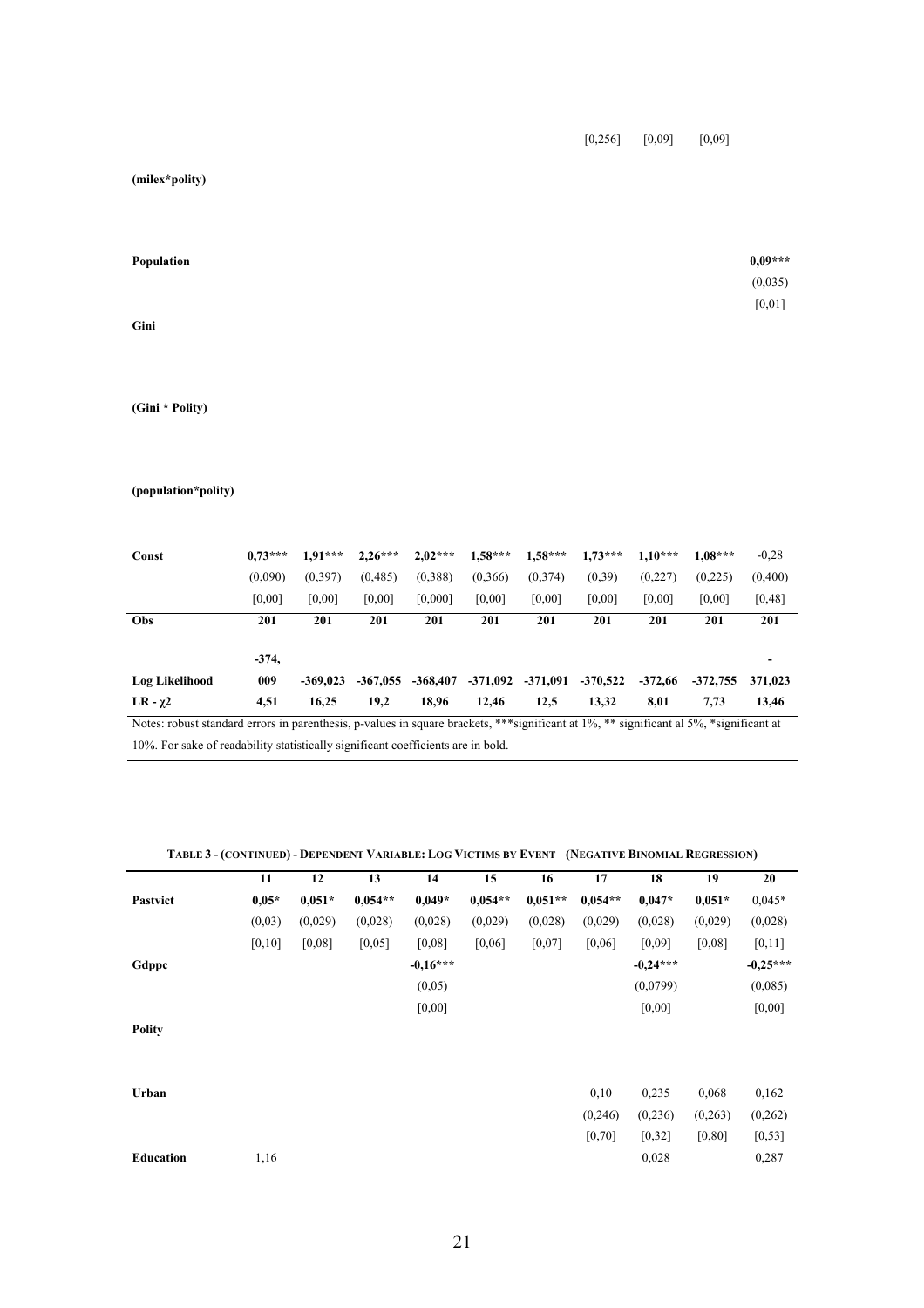| Notes: robust standard errors in parenthesis, p-values in square brackets, ***significant at 1%, ** significant al 5%, *significant at<br>10%. For sake of readability statistically significant coefficients are in bold. |          |          |                       |           |            |           |           |            |            |            |
|----------------------------------------------------------------------------------------------------------------------------------------------------------------------------------------------------------------------------|----------|----------|-----------------------|-----------|------------|-----------|-----------|------------|------------|------------|
| LR - $\chi$ 2                                                                                                                                                                                                              | 16,92    | 7,32     | 3,93                  | 17,16     | 12,42      | 13,27     | 12,68     | 18,89      | 15,56      | 20,42      |
| <b>Log Likelihood</b>                                                                                                                                                                                                      | 369,14   |          | $-363,958$ $-365,104$ | -368,868  | $-371,076$ | $-370,51$ | $-371,02$ | $-368,172$ | $-364,327$ | $-361,448$ |
| Obs                                                                                                                                                                                                                        | 201      | 196      | 196                   | 201       | <b>201</b> | 201       | 201       | <b>201</b> | 197        | 197        |
|                                                                                                                                                                                                                            | [0,05]   | [0,03]   | [0,00]                | [0,00]    | [0,00]     | [0,00]    | [0,00]    | [0,00]     | [0,02]     | [0,02]     |
|                                                                                                                                                                                                                            | (0, 764) | (1, 481) | (0,096)               | (0, 392)  | (0, 370)   | (0, 395)  | (0, 51)   | (0, 53)    | (0, 566)   | (0, 744)   |
| Const                                                                                                                                                                                                                      | $1,49**$ | $3,25**$ | $0,77***$             | $1,96***$ | $1,59***$  | $1,73***$ | $1,46***$ | $1,64***$  | $1,28***$  | $1,78***$  |
|                                                                                                                                                                                                                            |          |          |                       | [0, 655]  | [0, 85]    | [0, 873]  |           |            |            |            |
|                                                                                                                                                                                                                            |          |          |                       | (0,0007)  | (0,000)    | (0,0006)  |           |            |            |            |
| (population*polity)                                                                                                                                                                                                        |          |          |                       | $-0,000$  | 0,0001     | 0,0001    |           |            |            |            |
|                                                                                                                                                                                                                            |          |          | [0, 566]              |           |            |           |           |            |            |            |
|                                                                                                                                                                                                                            |          |          | (0,002)               |           |            |           |           |            |            |            |
| (Gini * Polity)                                                                                                                                                                                                            |          |          | $-0,001$              |           |            |           |           |            |            |            |
|                                                                                                                                                                                                                            |          | [0,09]   |                       |           |            |           |           |            |            |            |
|                                                                                                                                                                                                                            |          | (0, 408) |                       |           |            |           |           |            |            |            |
| Gini                                                                                                                                                                                                                       |          | $-0,69*$ |                       |           |            |           |           |            |            |            |
|                                                                                                                                                                                                                            | [0, 27]  |          |                       |           |            |           |           |            |            |            |
|                                                                                                                                                                                                                            | (0,035)  |          |                       |           |            |           |           |            |            |            |
| Population                                                                                                                                                                                                                 | 0,04     |          |                       |           |            |           |           |            |            |            |
|                                                                                                                                                                                                                            |          |          |                       |           |            |           | [0, 83]   | [0, 72]    | [0, 92]    | [0, 43]    |
|                                                                                                                                                                                                                            |          |          |                       |           |            |           | (0,0001)  | (0,001)    | (0,001)    | (0,001)    |
| (milex*polity)                                                                                                                                                                                                             |          |          |                       |           |            |           | 0,000     | $-0,000$   | $-0,000$   | $-0,001$   |
|                                                                                                                                                                                                                            |          |          |                       |           |            | [0, 257]  |           |            |            |            |
|                                                                                                                                                                                                                            |          |          |                       |           |            | (0,022)   |           |            |            |            |
| Milex                                                                                                                                                                                                                      |          |          |                       |           |            | $-0,025$  |           |            |            |            |
|                                                                                                                                                                                                                            |          |          |                       |           |            |           |           |            | [0, 22]    | [0,692]    |
|                                                                                                                                                                                                                            |          |          |                       |           |            |           |           |            | (0,068)    | (0,078)    |
| <b>CPI</b>                                                                                                                                                                                                                 |          |          |                       |           |            |           |           |            | 0,083      | 0,031      |
|                                                                                                                                                                                                                            | [0,06]   |          |                       |           | [0,02]     | [0,04]    | [0, 12]   |            | [0, 237]   |            |
|                                                                                                                                                                                                                            | (1, 54)  |          |                       |           | (0, 515)   | (0, 519)  | (1,036)   |            | (1, 113)   |            |
| HDI                                                                                                                                                                                                                        | $-2,9**$ |          |                       |           | $-1,23***$ | $-1,09**$ | $-1,585$  |            | $-1,316$   |            |
|                                                                                                                                                                                                                            | [0,18]   |          |                       |           |            |           |           | [0, 95]    |            | [0,65]     |
|                                                                                                                                                                                                                            | (0, 862) |          |                       |           |            |           |           | (0, 454)   |            | (0,631)    |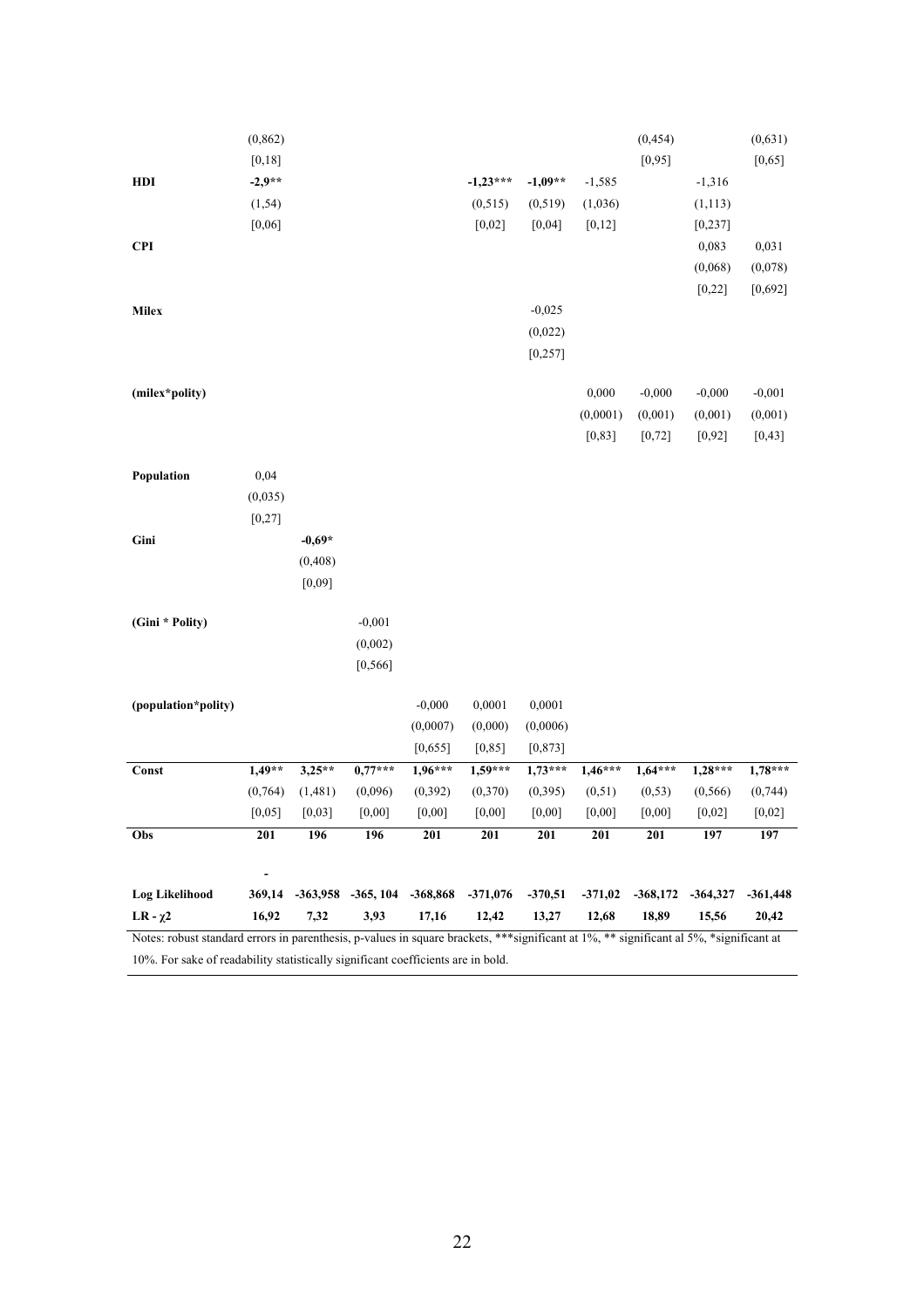First, the main hypothesis of this work is confirmed. The number of victims of terrorist incidents is positively associated with the number of victims of the previous incident in the same country. In particular, for a one-unit increase in the number of victim of the previous incident the number of victims of current incident increases by 5%. About statistical significance. In the simplest specification (column 1) the dependent variable *pastvict* is statistically significant at 3%. In specifications 5-9, 13, 15 and 17 the dependent variable *pastvict* is significant at 5% whereas in columns (2-4, 10-12, 14, 16, 18 and 19) *pastvict* is significant around at 10% (in particular ranging from 7% to 9%). However, in most cases, the degree of statistical significance ranges from 5% to 9%. For sake of clarity, the p-values have been included in table 3. Moreover, in all specifications coefficients do not differ remarkably. As a robustness check, some more parsimonious regressions have been ran deleting the intercept (see the appendix for the results). Results are significantly robust and confirm the main results of the analysis. Namely, the number of victims of attacks is associated with the number of victims of the previous attack in the same country. In particular, it seems that the number of victims is increasing in the number of victims of the previous incident. Coefficients are even slightly larger than those resulting from basic specifications.

 Second, a negative significant association between socio-economic environment and terrorist activity also emerges. In models 2,3,4,14 and 18 the association between GDP per capita and the number of victims is significantly negative. The coefficients are smaller in specifications including a smaller number of covariates (2 and 14). In models which include the Human Development Index (HDI) index, the association between the HDI and the dependent variable is also significantly negative (columns 5,6,7, 11, 15,16) whereas it turns to be insignificant in specifications 17 and 19. In general, the econometric models perform better while using HDI instead of GDP per capita as proxy of socio-economic well-being. This indirectly confirms that GDP per capita as measure of well-being seems to be inadequate.

 Perhaps, the most informative results come out from specifications 5 and 6 where the number of Past victims is significant around at 5% and HDI at 1% respectively. In fact, this result supports both the thesis of the tournament and the opportunity cost. The idea that a root of terrorist activity depends also upon grievance for poverty and socio-economic seems to be confirmed. Perhaps, in the light of current results, it ought to be maintained that: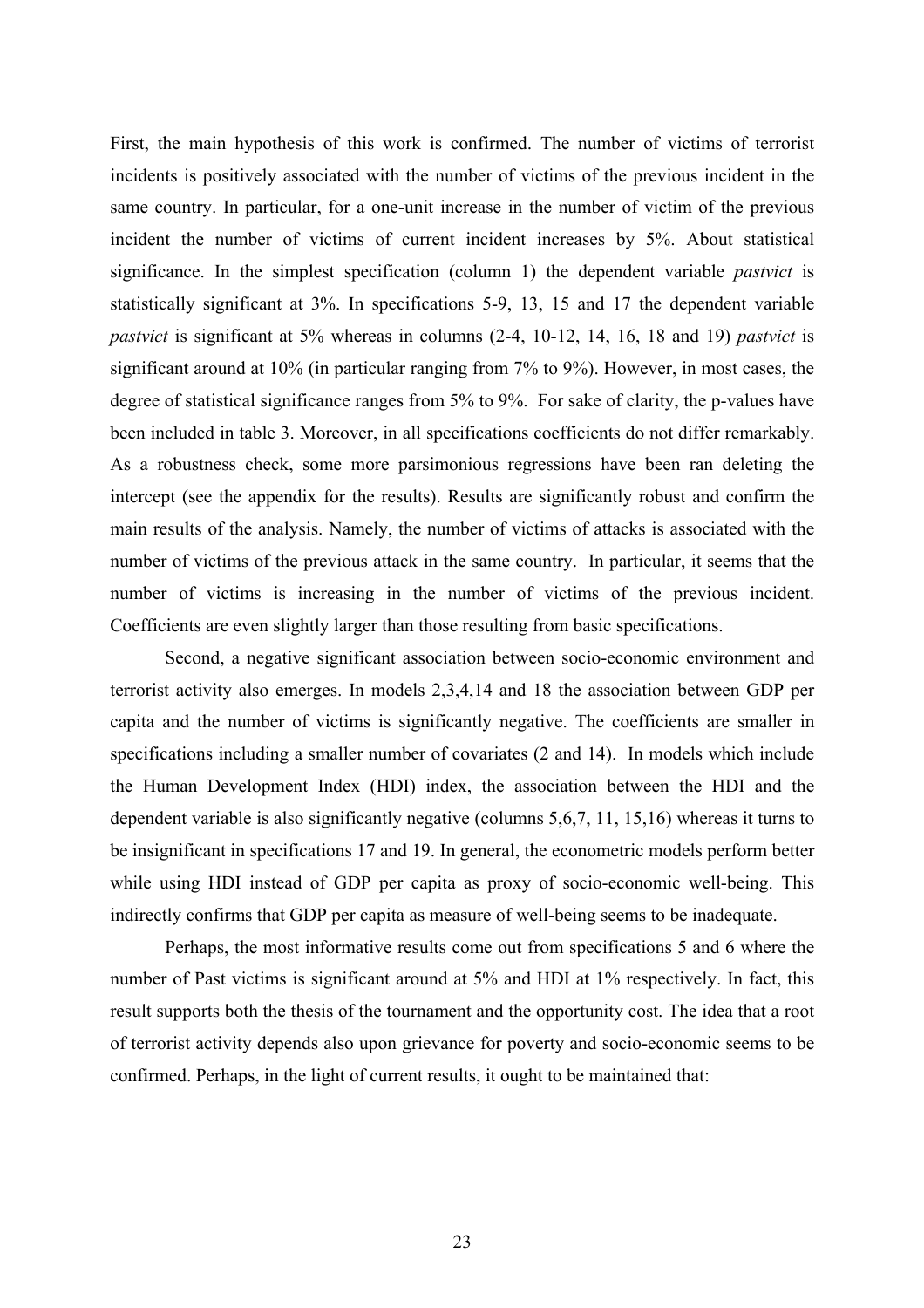PROPOSITION*: In the period 2004-2008, the radical Islamist terrorism was more likely to emerge in the presence of disadvantageous socio-economic conditions and seemed to take the shape of a national tournament between different would-be jihadist groups. Brutality of terrorist attacks seemed to be enhanced by such a competition.* 

Analysing the other covariates leads also to interesting results. Surprisingly, there is no significant association between the brutality of terrorist attacks and the institutional regime. In all specifications the variable polity capturing the institutional regime is never statistically significant. This is not in line with prevailing literature which stressed the negative association between terrorism, civil liberties and democracy (see Li, 2005). Perhaps, it does look less surprising when considering that the dependent variable is not the incidence of terrorist activities but the number of victims. That is, perhaps it is the choice of becoming a terrorist which can be associated with the lack of civil liberties or democratic representation.

 Inequality in income distribution also comes out to be insignificant. The CPI applied in specifications 19 and 20 does not show any significant association. Military expenditures in specifications 8 and 9 appear to be negatively associated with the number of victims even if the coefficient is only weakly statistically significant (10%). Could it suggest that governmental domestic deterrence could lower terrorist brutality? The answer cannot be conclusive. First, the coefficients are small, only weakly significant and turns to be insignificant in specifications 3 and 16. Moreover, by deleting the intercept, military expenditures turns to be insignificant in all regressions (please see the table in the appendix). Therefore, at this stage the results about military expenditures have to remain inconclusive. This is also reasonable when considering that only a fraction of military expenditures is directly devoted to eradicating terrorism.

 In specifications 13-20 some interaction effects are analysed. In specification 12 an interaction term between the Gini and polity index is not statistically significant. In specifications 13-15, given that Gini coefficients are independent of the size of population, we applied an interaction term between the Gini index and the size of population (population  $\times$ Gini) but it is not significant. In those specifications the number of past victims remains significant although only weakly in specifications 13. The size of population (in columns 10 and 11) is statistically significant when it is regressed as only one covariate. And the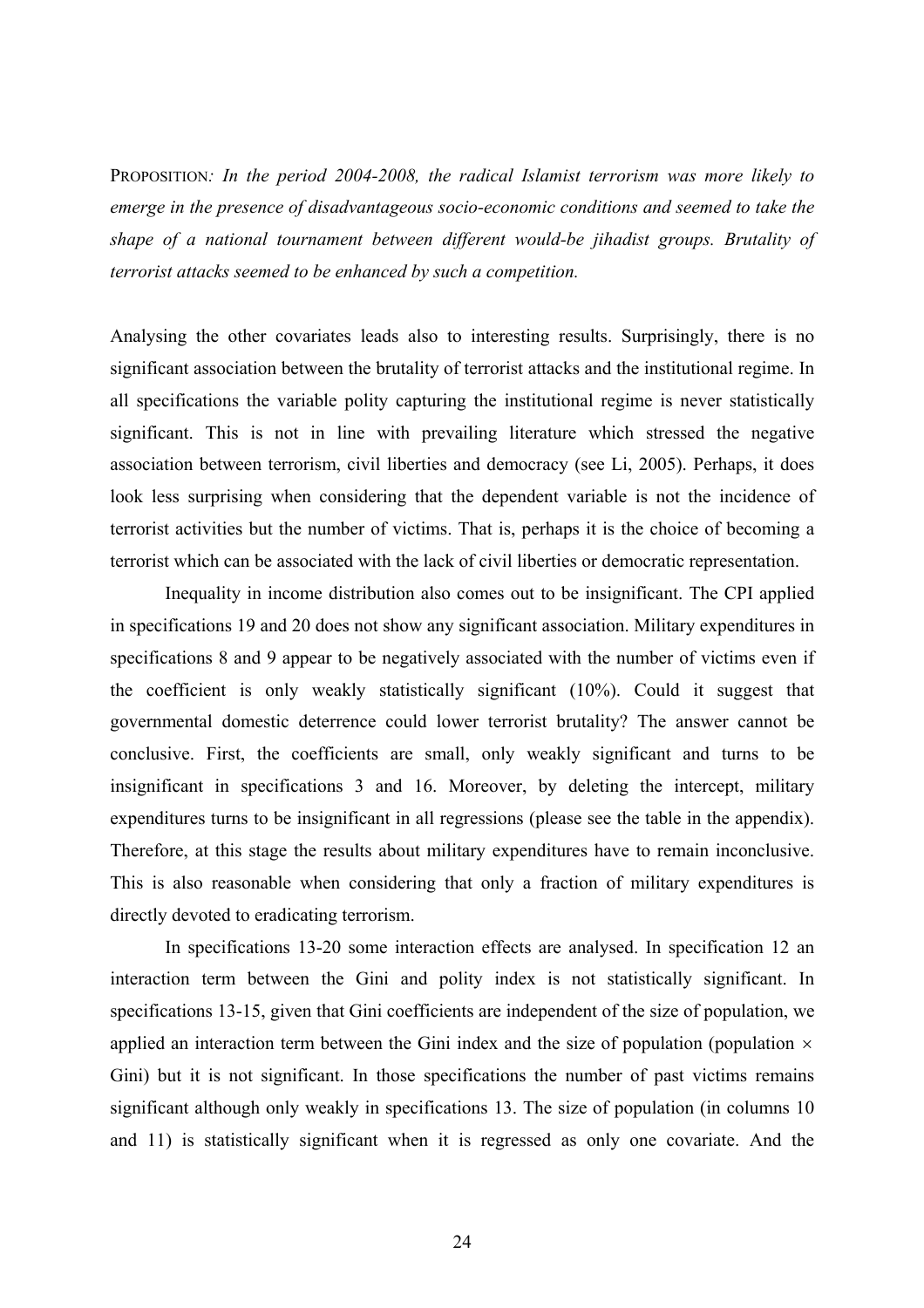dependent variable appears to increase in the size of population. However, such finding is not conclusive. In column 11, the size of population turns to be insignificant. In both cases, the number of past victims turn to be only weakly significant (around at 10%) even if the coefficient does not differ from other regressions. A third interaction term is between the size of population and the institutional regime (population  $\times$  polity). It is statistically insignificant.

## **Summary and conclusion**

The empirical results confirm the main hypothesis of this work, namely that **the number of victims of a terrorist attack is related to the number of victims of past attacks.** In particular, it seems that the number of victims is increasing in the number of victims of the previous terrorist incident. This seems to confirm that would-be terrorist groups behave as they were in a tournament. In short, they observe the results of past attacks and maximize their efforts in order to make attacks at least equally destructive as the foregoing attacks. This empirical result is new and sheds new light upon the 'production' of transnational terror.

 Moreover, what we would also claim is that the empirical analysis is based upon a selection of attacks which fit the Al Qaeda style and approach. This makes the analysis peculiar. That is, it cannot be compared with foregoing studies which did not disentangle behaviour of would-be Al Qaeda cells from the complex and heterogeneous universe of terrorism.

The policy implications descending from the findings of this study are somehow puzzled. First, the traditional result. A general improvement of standard of living has the potential to reduce the likelihood (or even the brutality) of terrorist attacks. In fact, results show a negative association between number of victims and HDI and GDP per capita alternatively. Secondly, an additional prescription is related to funding. Needless to say, since reward to would-be terrorist groups is expected to be monetary, therefore, tracking financial flows of terrorist organization becomes a critical task. The argument for an international cooperation on regulating financial flows is thus strengthened.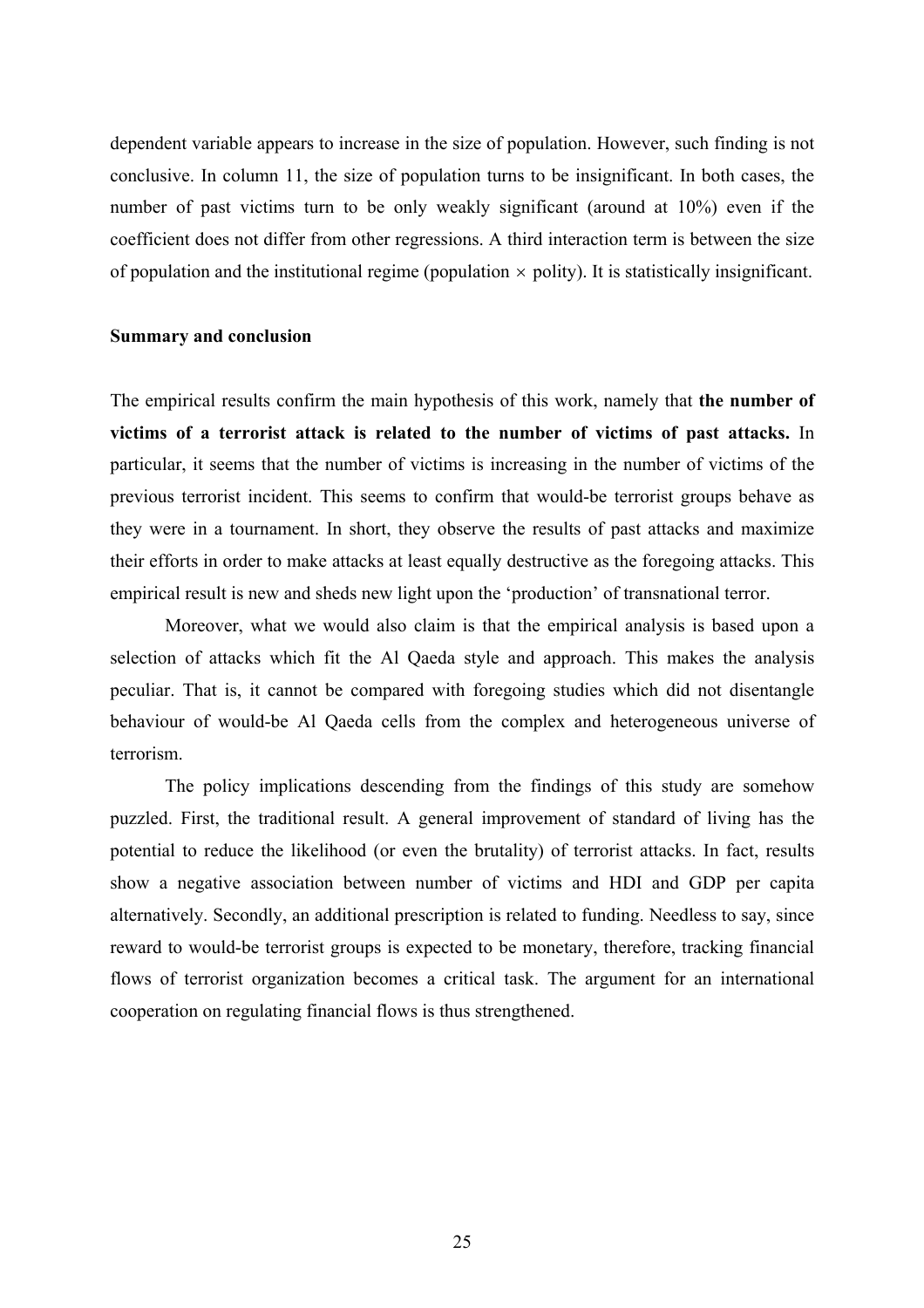# **APPENDIX**

|                       |              | Dependent Variable: Log Victims by Event (Negative Binomial Regression) |          |                         |            |            |                |            |                |            |
|-----------------------|--------------|-------------------------------------------------------------------------|----------|-------------------------|------------|------------|----------------|------------|----------------|------------|
|                       | $\mathbf{1}$ | $\mathbf{2}$                                                            | 3        | $\overline{\mathbf{4}}$ | 5          | 6          | $\overline{7}$ | 8          | $\overline{9}$ | 10         |
| Pastvict              | 0.26         | 0.07                                                                    | 0.089    | 0.07                    | 0.07       | 0.06       | 0.06           | 0.055      | 0.071          | 0.056      |
|                       | (0.017)      | (0.027)                                                                 | (0.028)  | (0.027)                 | (0.027)    | (0.027)    | (0.028)        | (0.028)    | (0.027)        | (0.029)    |
|                       | $[0.00]$     | $[0.02]$                                                                | [0.00]   | $[0.01]$                | [0.00]     | $[0.02]$   | $[0.02]$       | $[0.05]$   | $[0.01]$       | $[0.06]$   |
| gdppc                 |              | $-0.235$                                                                |          |                         |            | $-0.243$   |                | $-0.195$   |                | $-0.37$    |
|                       |              | (0.081)                                                                 |          |                         |            | (0.082)    |                | (0.086)    |                | (0.148)    |
|                       |              | $[0.00]$                                                                |          |                         |            | $[0.00]$   |                | $[0.02]$   |                | $[0.01]$   |
| polity                |              | 0.006                                                                   | $-0.003$ | 0.012                   |            |            |                |            | 0.004          | $-0.000$   |
|                       |              | (0.010)                                                                 | (0.009)  | (0.011)                 |            |            |                |            | (0.0129)       | (0.015)    |
|                       |              | [0.54]                                                                  | [0.77]   | $[0.27]$                |            |            |                |            | $[0.78]$       | $[0.48]$   |
| urban                 |              | 0.768                                                                   |          | 0.755                   | 0.64       | 0.796      | 0.508          | 0.672      | 0.446          | 0.567      |
|                       |              | (0.181)                                                                 |          | (0.233)                 | (0.210)    | (0.189)    | (0.221)        | (0.191)    | (0.295)        | (0.196)    |
|                       |              | [0.00]                                                                  |          | [0.00]                  | [0.00]     | [0.00]     | [0.02]         | [0.00]     | [0.13]         | $[0.02]$   |
| Education             |              | $-0.74$                                                                 |          |                         |            | $-0.81$    |                | $-0.885$   |                | 0.13       |
|                       |              | (0.464)                                                                 |          |                         |            | (0.464)    |                | (0.509)    |                | (0.802)    |
|                       |              | $[0.11]$                                                                |          |                         |            | [0.08]     |                | [0.08]     |                | [0.87]     |
| HDI                   |              |                                                                         | 0.742    | $-2.88$                 | $-2.61$    |            | $-2.115$       |            | $-1.93$        |            |
|                       |              |                                                                         | (0.313)  | (1.20)                  | (1.18)     |            | (1.225)        |            | (1.358)        |            |
|                       |              |                                                                         | [0.02]   | $[0.02]$                | [0.03]     |            | [0.08]         |            | [0.15]         |            |
| <b>CPI</b>            |              |                                                                         |          |                         |            |            | 0.127          | 0.128      | 0.013          | 0.23       |
|                       |              |                                                                         |          |                         |            |            | (0.063)        | (0.064)    | (0.016)        | (0.101)    |
|                       |              |                                                                         |          |                         |            |            | [0.04]         | [0.05]     | $[0.41]$       | $[0.02]$   |
| milex                 |              |                                                                         | 0.013    | $-0.027$                |            |            |                |            | $0.01\,$       | 0.094      |
|                       |              |                                                                         | (0.021)  | (0.024)                 |            |            |                |            | (0.031)        | (0.059)    |
|                       |              |                                                                         | $[0.54]$ | [0.24]                  |            |            |                |            | $[0.76]$       | $[0.11]$   |
| (milex*polity)        |              |                                                                         |          |                         | 0.001      | 0.001      | 0.001          | 0.001      |                |            |
|                       |              |                                                                         |          |                         | (0.001)    | (0.001)    | (0.001)        | (0.001)    |                |            |
|                       |              |                                                                         |          |                         | [0.318]    | [0.354]    | [0.654]        | [0.542]    |                |            |
| Obs                   |              | 201                                                                     | 201      | 201                     | 201        | 201        | 197            | 197        | 197            | 197        |
| <b>Log Likelihood</b> |              | $-372.658$                                                              | -379.883 | -379.883                | $-375.201$ | $-372.363$ | $-367.165$     | $-364.348$ | -368.916       | $-362.716$ |
| LR - $\chi$ 2         |              | 384.82                                                                  | 331.37   | 331.37                  | 366.65     | 384.06     | 377.91         | 392.2      | 374.4          | 410.67     |

**Notes: constant term suppressed; robust standard errors in parenthesis. p-values in square brackets. \* significant at 1%. \*\* significant al 5%. \*\*\*significant at 10%. For sake of readability statistically significant coefficients are in bold.**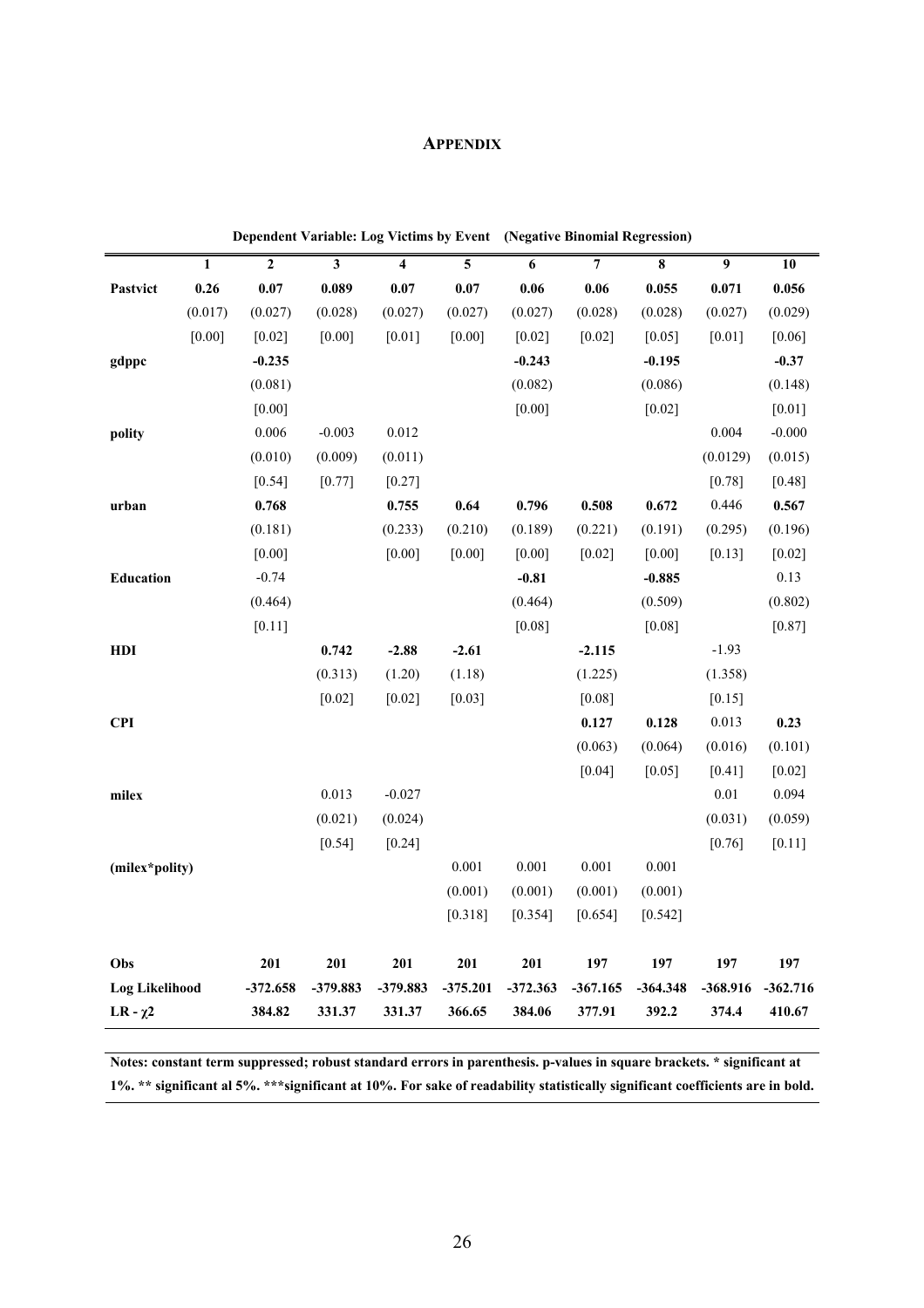## **REFERENCES**

- ABADIE A., 2006. Poverty, Political Freedom and the Roots of Terrorism, *The American Economic Review*, *Papers and Proceedings*, vol.96, n.2, 50-56.
- AMEGASHIE J.A., 2006. Information Transmission in Elimination Contests, University of Guelph, working paper.
- AMEGASHIE J.A., CADSBY C.B., SONG Y.,2006. Competitive Burnout: Theory and experimental evidence, *Games and Economic Behavior*, vol. 59, 213-239.
- ARQUILLA, J., D. RONFELDT, (eds.), 2001. *Networks and Netwars: The Future of Terror, Crime and Militancy*, Santa Monica. RAND.
- BENMELECH E., BERREBI C., 2007. Human Capital and the Productivity of Suicide Bombers, *Journal of Economic Perspectives*, vol.21, n.3, 223-238.
- BERREBI, C., 2007. Evidence about the Link Between Education, Poverty and Terrorism among Palestinians, *Peace Economics, Peace Science and Public Policy*, vol. 13, n.1, , article 2, http://www.bepress.com/peps/vol13/iss1/2.
- BLANK L., ENOMOTO C.E., GEGAX D., MCGUCKIN T., SIMMONS C., (2008), A Dynamic model of insurgency: The case of the War in Iraq, *Peace Economics, Peace Science and Public Policy*, vol. 14, n.2, article 1, http://www.bepress.com/peps/vol14/iss2/1/
- BLOMBERG S.B., HESS G. D., WEERAPANA A., 2004. Economic Conditions and terrorism, *European Journal of Political Economy,* vol. 20, n.2, 463-478.
- CARUSO R., LOCATELLI A., 2009. Una gara al massacro: incentivi, premi e prestazioni dei gruppi terroristici legati ad al Qaeda, *Il Politico*, vol. LXXIV (forthcoming).
- CARUSO R., LOCATELLI A., 2008. Deadly Contests: An Economic Note on al Qaeda's Reward System, *The Economics of Peace and Security Journal*, vol. 3, n. 2, 62-67.
- CARUSO R., LOCATELLI A., 2004. Pushing the Prize up. A Few Economic Notes on Al-Qaeda's Reward Structure and the Choice of Casualties, *Crossroads,* vol. 4, no.2, 3-6.
- DIXIT A., 1987. Strategic Behavior in Contests, *The American Economic Review*, vol. 77, n. 5, 891-898.
- FREYTAG A., KRUGER J.J., SCHNEIDER F., 2008. The Origins of Terrorism, Cross Country Estimates on socio economic determinants of terrorism, paper presented at the second NEAT workshop, Bruxelles, September 2008.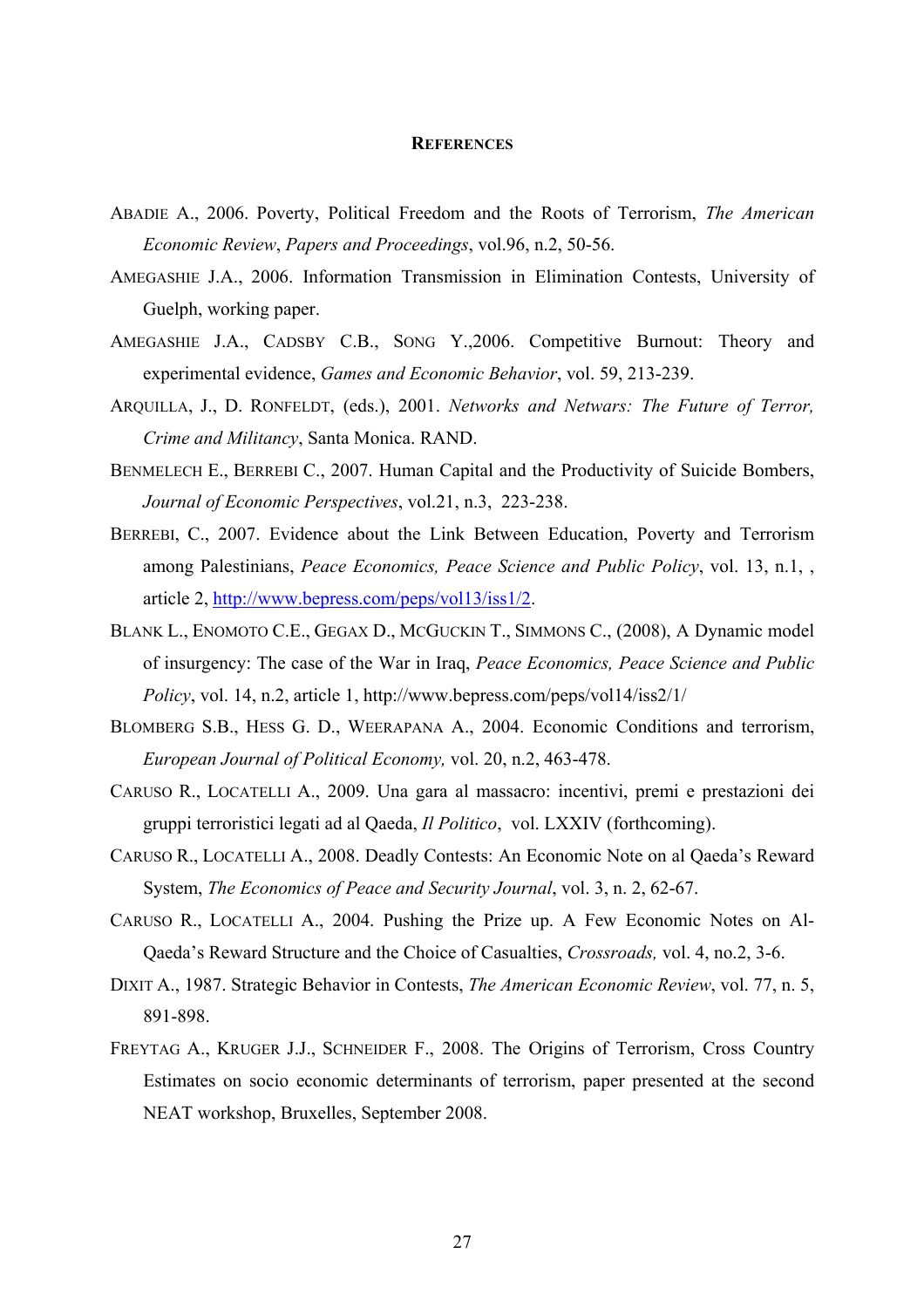- KIRBY A., 2007. The London Bombers as 'Self-Starters': A Case Study in Indigenous Radicalization and the Emergence of Autonomous Cliques, *Studies in Conflict and Terrorism*, Vol. 30, No. 5, 415-428.
- KONRAD K., 2009. *Strategy and Dynamics in Contests*, Oxford University Press.
- KRUEGER A., MALECKOVA J., 2003. Education, Poverty, and Terrorism: Is There a Causal Connection?, *Journal of Economic Perspectives*, vol. 17, n. 4, 119-144
- LI Q., 2005. Does Democracy Promote or reduce Transnational Terrorist incidents?, *Journal of Conflict Resolution*, vol. 49, n.2, 278-297.
- MOLDOVANU B., SELA A., 2001. The Optimal Allocation of Prizes in Contests, *The American Economic Review*, vol. 91, n. 3, 542-558.
- MOLDOVANU B., SELA A., SHI X, 2007. Contests for Status, *Journal of Political Economy*, vol. 115, n.2, 338-363.
- MORGAN J., VARDY F., 2006. The Value of Commitment in contests and tournaments when observation is costly, *Games and Economic Behavior*, vol. 60, n.2, 326-338
- MUNSTER J., Contests with an unknown number of contestants, *Public Choice*, vol. 129, 353- 368.
- NTI K., 2004. Maximum Efforts in Contests with Asymmetric Valuations, *European Journal of Political Economy*, vol. 20, 1059-1066.
- NTI K., 1999. Rent-Seeking with Asymmetric Valuations, *Public Choice*, vol. 98, 415-430.
- O'KEEFFE M., VISCUSI K., ZECKHAUSER R., 1984. Economic Contests: Comparative Reward Schemes, *Journal of Labor Economics*, vol. 2, n. 1, 27-56.
- PIAZZA J.A., 2006. Rooted in Poverty?: Terrorism, Poor economic Development, and Social Cleavages, *Terrorism and Political Violence,* vol. 18, 159-177.
- ROHNER D., FREY B.S., 2007.Blood and Ink! The Common-interest-game between terrorist and the media, *Public Choice,* vol. 133, 129-145.
- ROSEN S., 1986. Prizes and Incentives in Elimination Tournaments, *The American Economic Review*, vol. 76, n. 4, 701-715.
- SANDLER T., ENDERS W., 2004. An economic perspective on transnational terrorism, *European Journal of Political Economy*, vol. 20, n.2, 301-316.
- SAYRE E., 2009. Labor Market Conditions, Political Events, and Palestinian Suicide Bombings. *Peace Economics, Peace Science and Public Policy*, vol. 15, n. 1, art.1. http://www.bepress.com/peps/vol15/iss1/1